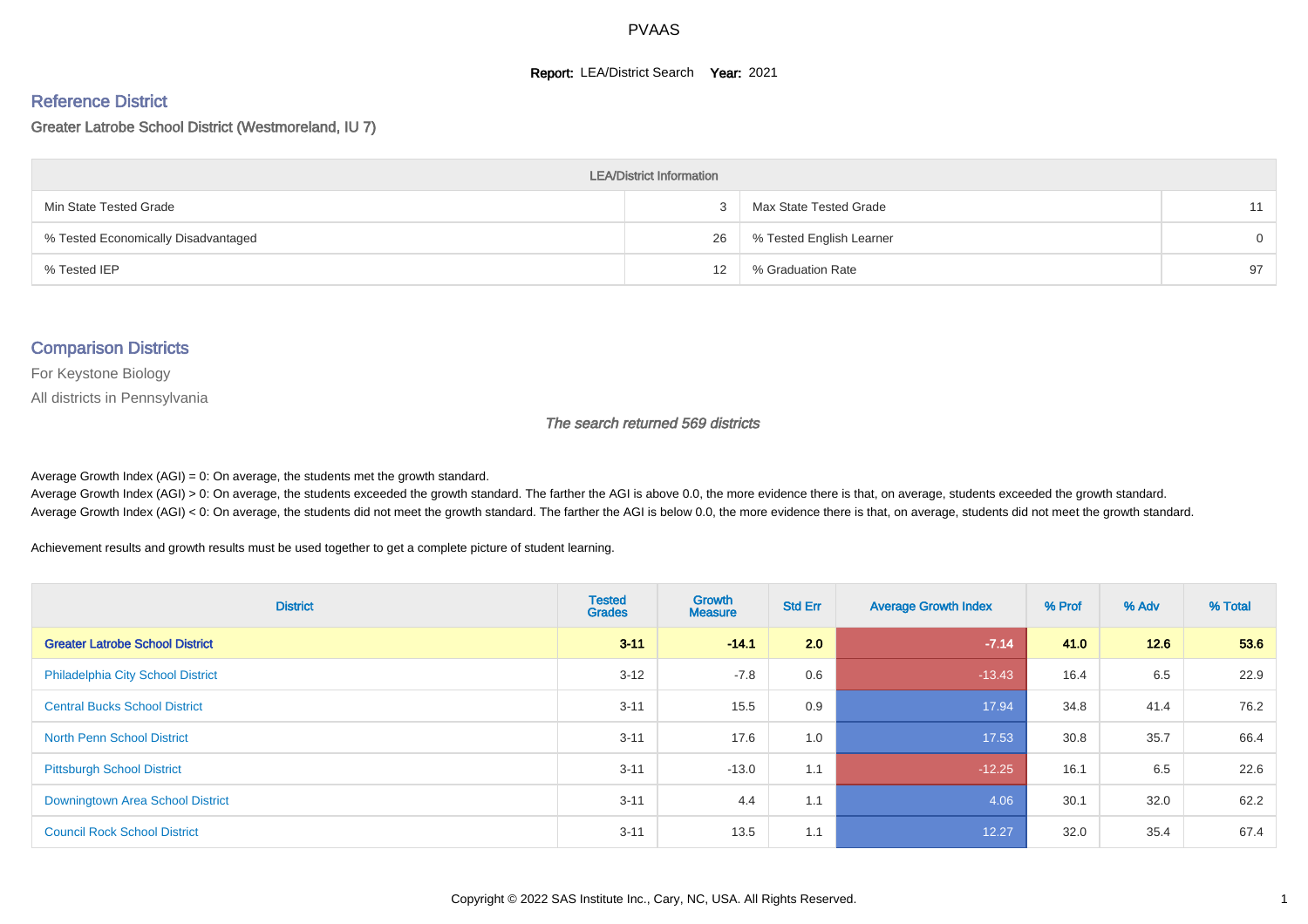| <b>District</b>                           | <b>Tested</b><br><b>Grades</b> | <b>Growth</b><br><b>Measure</b> | <b>Std Err</b> | <b>Average Growth Index</b> | % Prof | % Adv  | % Total |
|-------------------------------------------|--------------------------------|---------------------------------|----------------|-----------------------------|--------|--------|---------|
| <b>Greater Latrobe School District</b>    | $3 - 11$                       | $-14.1$                         | 2.0            | $-7.14$                     | 41.0   | $12.6$ | 53.6    |
| <b>Bethlehem Area School District</b>     | $3 - 11$                       | $-4.5$                          | 1.1            | $-3.91$                     | 20.4   | 11.3   | 31.7    |
| <b>Parkland School District</b>           | $3 - 11$                       | $-3.7$                          | 1.2            | $-3.17$                     | 31.4   | 30.6   | 62.0    |
| <b>West Chester Area School District</b>  | $3 - 11$                       | $-2.1$                          | $1.2\,$        | $-1.83$                     | 36.4   | 23.2   | 59.6    |
| <b>Reading School District</b>            | $3 - 11$                       | 4.3                             | 1.2            | 3.71                        | 16.8   | 6.0    | 22.8    |
| <b>East Penn School District</b>          | $3 - 11$                       | 8.9                             | 1.2            | 7.61                        | 32.8   | 26.4   | 59.2    |
| <b>Cumberland Valley School District</b>  | $3 - 12$                       | 18.6                            | 1.2            | 15.79                       | 31.3   | 39.2   | 70.5    |
| <b>Spring-Ford Area School District</b>   | $3 - 11$                       | 16.6                            | 1.2            | 14.02                       | 30.4   | 45.3   | 75.7    |
| <b>Lower Merion School District</b>       | $3 - 11$                       | 18.9                            | 1.2            | 15.42                       | 29.4   | 48.6   | 78.0    |
| <b>Central Dauphin School District</b>    | $3 - 11$                       | $-5.2$                          | 1.2            | $-4.24$                     | 29.3   | 8.7    | 38.0    |
| <b>Chambersburg Area School District</b>  | $3 - 11$                       | $-5.6$                          | 1.3            | $-4.42$                     | 24.2   | 15.2   | 39.4    |
| North Allegheny School District           | $3 - 11$                       | 18.0                            | 1.3            | 14.25                       | 30.5   | 42.9   | 73.4    |
| <b>Hempfield School District</b>          | $3 - 11$                       | 13.4                            | 1.3            | 10.53                       | 29.9   | 36.8   | 66.7    |
| <b>Pennsbury School District</b>          | $3 - 11$                       | 5.6                             | 1.3            | 4.38                        | 37.7   | 27.7   | 65.4    |
| <b>Easton Area School District</b>        | $3-12$                         | 6.3                             | 1.3            | 4.91                        | 24.1   | 13.0   | 37.1    |
| <b>West Shore School District</b>         | $3 - 12$                       | 2.2                             | 1.3            | 1.68                        | 31.8   | 15.2   | 47.1    |
| <b>Neshaminy School District</b>          | $3 - 11$                       | 8.6                             | 1.3            | 6.56                        | 31.3   | 23.9   | 55.2    |
| <b>State College Area School District</b> | $3 - 11$                       | 24.5                            | 1.3            | 18.59                       | 31.9   | 46.9   | 78.8    |
| Mt Lebanon School District                | $3 - 11$                       | 2.4                             | 1.3            | 1.79                        | 39.3   | 37.4   | 76.8    |
| <b>Upper Darby School District</b>        | $3-12$                         | 11.2                            | 1.4            | 8.28                        | 23.8   | 11.8   | 35.6    |
| <b>Allentown City School District</b>     | $3-12$                         | $-16.9$                         | 1.4            | $-12.37$                    | 5.9    | 0.4    | 6.3     |
| <b>Haverford Township School District</b> | $3 - 11$                       | 1.4                             | 1.4            | 1.05                        | 36.7   | 26.3   | 63.0    |
| <b>Millcreek Township School District</b> | $3 - 11$                       | 9.1                             | 1.4            | 6.61                        | 34.5   | 30.1   | 64.6    |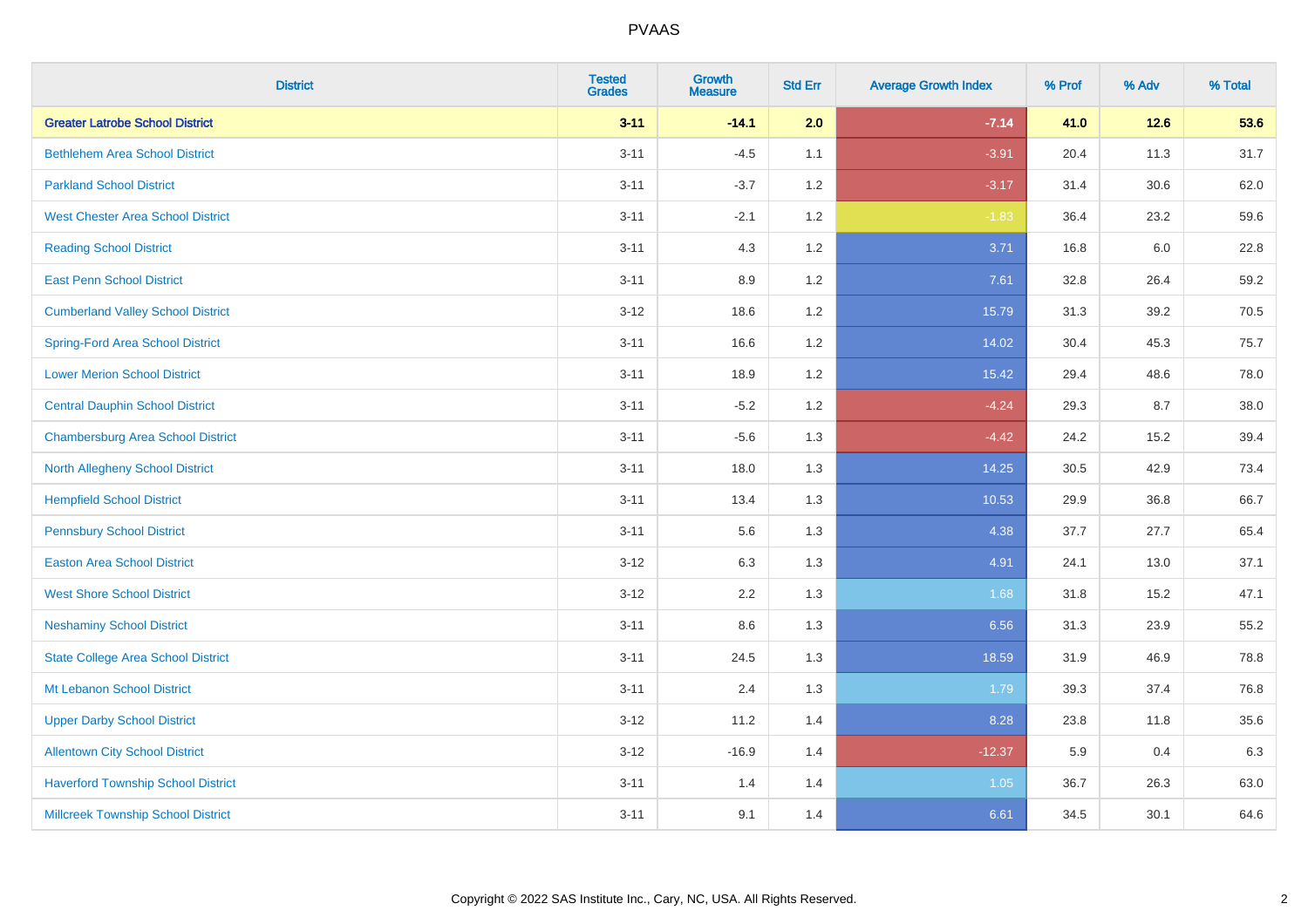| <b>District</b>                             | <b>Tested</b><br><b>Grades</b> | <b>Growth</b><br><b>Measure</b> | <b>Std Err</b> | <b>Average Growth Index</b> | % Prof | % Adv  | % Total |
|---------------------------------------------|--------------------------------|---------------------------------|----------------|-----------------------------|--------|--------|---------|
| <b>Greater Latrobe School District</b>      | $3 - 11$                       | $-14.1$                         | 2.0            | $-7.14$                     | 41.0   | $12.6$ | 53.6    |
| <b>Lancaster School District</b>            | $3 - 12$                       | $-10.0$                         | 1.4            | $-7.22$                     | 9.0    | 3.9    | 12.8    |
| <b>Bristol Township School District</b>     | $3 - 11$                       | $-7.4$                          | 1.4            | $-5.32$                     | 13.8   | 4.6    | 18.4    |
| <b>Boyertown Area School District</b>       | $3 - 11$                       | $-2.9$                          | 1.4            | $-2.06$                     | 30.8   | 22.6   | 53.4    |
| <b>Dallastown Area School District</b>      | $3 - 11$                       | 19.9                            | 1.4            | 14.14                       | 36.8   | 34.2   | 71.0    |
| <b>Williamsport Area School District</b>    | $3 - 11$                       | $-11.7$                         | 1.4            | $-8.29$                     | 18.2   | 10.5   | 28.7    |
| <b>Seneca Valley School District</b>        | $3 - 11$                       | 0.8                             | 1.4            | 0.54                        | 40.6   | 25.2   | 65.8    |
| <b>Souderton Area School District</b>       | $3 - 11$                       | 18.5                            | 1.4            | 12.86                       | 39.2   | 31.2   | 70.4    |
| East Stroudsburg Area School District       | $3 - 11$                       | $-4.9$                          | 1.4            | $-3.38$                     | 22.7   | 12.5   | 35.2    |
| <b>Avon Grove School District</b>           | $3 - 10$                       | 7.6                             | 1.4            | 5.29                        | 33.7   | 33.2   | 67.0    |
| <b>Erie City School District</b>            | $3-12$                         | $-4.5$                          | 1.4            | $-3.09$                     | 13.4   | 6.7    | 20.1    |
| <b>Manheim Township School District</b>     | $3-12$                         | 10.9                            | 1.5            | 7.51                        | 30.9   | 31.0   | 61.9    |
| <b>Wilson School District</b>               | $3 - 12$                       | 0.5                             | 1.5            | 0.32                        | 30.4   | 25.5   | 55.9    |
| <b>Pennridge School District</b>            | $3 - 10$                       | 7.4                             | 1.5            | 5.10                        | 32.0   | 27.6   | 59.6    |
| <b>Penn Manor School District</b>           | $3 - 11$                       | 7.1                             | 1.5            | 4.82                        | 26.7   | 20.5   | 47.2    |
| <b>Butler Area School District</b>          | $3 - 11$                       | $-14.1$                         | 1.5            | $-9.60$                     | 26.4   | 11.1   | 37.5    |
| <b>Central York School District</b>         | $3-12$                         | 12.9                            | 1.5            | 8.64                        | 31.4   | 24.1   | 55.5    |
| <b>Perkiomen Valley School District</b>     | $3 - 11$                       | 2.7                             | 1.5            | 1.83                        | 35.0   | 25.3   | 60.3    |
| <b>Centennial School District</b>           | $3 - 10$                       | 1.5                             | 1.5            | 0.98                        | 23.6   | 12.4   | 36.0    |
| Altoona Area School District                | $3-12$                         | 0.1                             | 1.5            | 0.07                        | 29.0   | 13.8   | 42.8    |
| <b>Owen J Roberts School District</b>       | $3 - 11$                       | $-3.5$                          | 1.5            | $-2.27$                     | 36.8   | 24.4   | 61.2    |
| Pennsylvania Cyber Charter School           | $3 - 11$                       | 0.6                             | 1.5            | 0.37                        | 20.8   | 8.1    | 28.9    |
| <b>Quakertown Community School District</b> | $3-12$                         | $-4.3$                          | 1.5            | $-2.79$                     | 33.8   | 20.1   | 53.8    |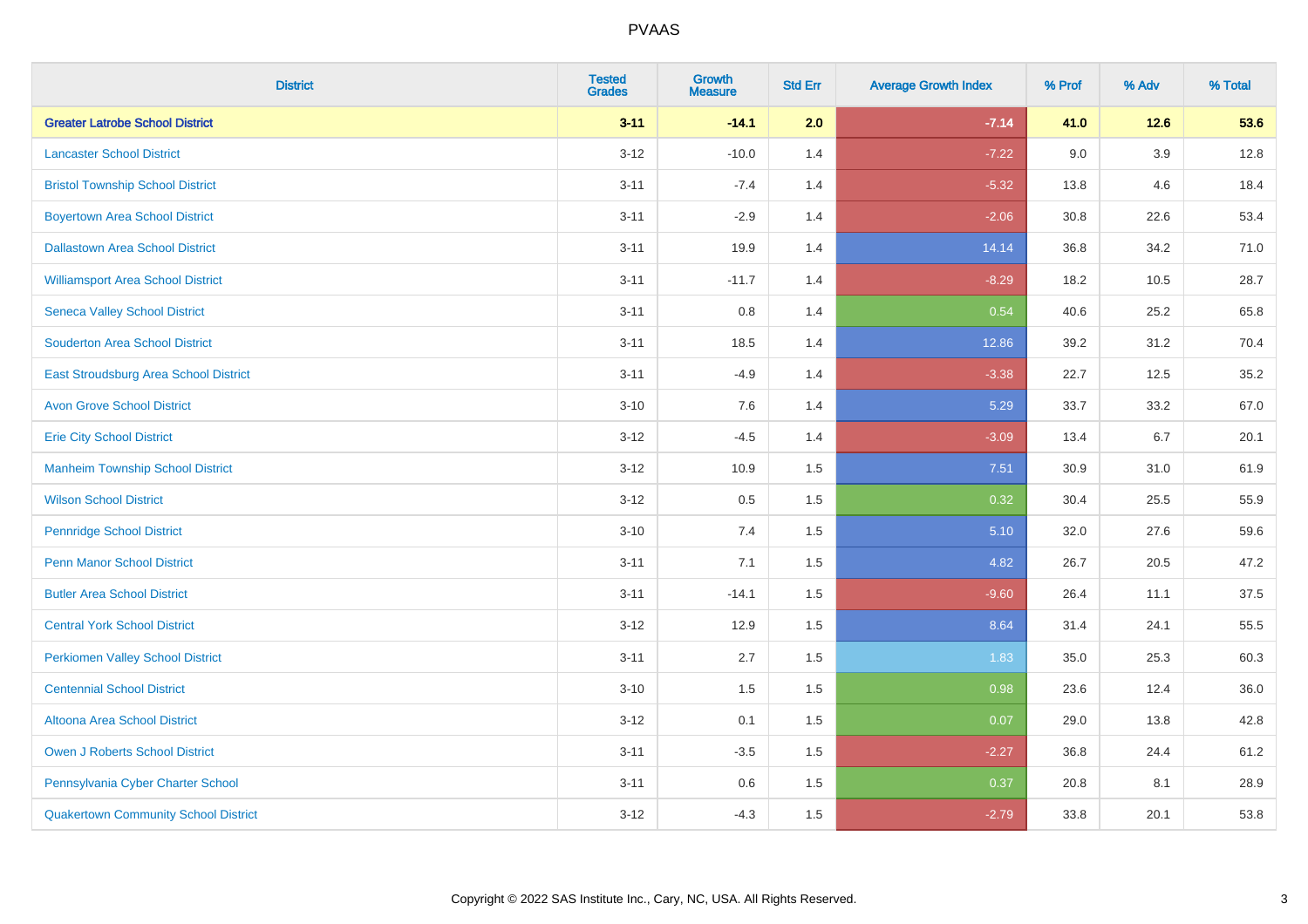| <b>District</b>                                    | <b>Tested</b><br><b>Grades</b> | Growth<br><b>Measure</b> | <b>Std Err</b> | <b>Average Growth Index</b> | % Prof | % Adv  | % Total |
|----------------------------------------------------|--------------------------------|--------------------------|----------------|-----------------------------|--------|--------|---------|
| <b>Greater Latrobe School District</b>             | $3 - 11$                       | $-14.1$                  | 2.0            | $-7.14$                     | 41.0   | $12.6$ | 53.6    |
| <b>Canon-Mcmillan School District</b>              | $3 - 11$                       | $-5.0$                   | 1.5            | $-3.25$                     | 30.8   | 28.5   | 59.3    |
| Northampton Area School District                   | $3 - 11$                       | 3.2                      | 1.5            | 2.05                        | 29.8   | 17.9   | 47.7    |
| <b>Commonwealth Charter Academy Charter School</b> | $3 - 10$                       | 4.2                      | 1.6            | 2.68                        | 27.0   | 15.6   | 42.5    |
| <b>Hazleton Area School District</b>               | $3 - 11$                       | 6.0                      | 1.6            | 3.85                        | 20.5   | 9.0    | 29.5    |
| <b>Cornwall-Lebanon School District</b>            | $3 - 11$                       | 8.2                      | 1.6            | 5.24                        | 28.0   | 20.5   | 48.6    |
| <b>Bensalem Township School District</b>           | $3 - 11$                       | 1.0                      | 1.6            | 0.63                        | 24.3   | 10.7   | 34.9    |
| <b>Armstrong School District</b>                   | $3 - 11$                       | $9.8\,$                  | 1.6            | 6.22                        | 32.8   | 24.6   | 57.4    |
| <b>Methacton School District</b>                   | $3 - 11$                       | 11.0                     | 1.6            | 6.94                        | 36.0   | 33.6   | 69.6    |
| <b>Abington School District</b>                    | $3 - 10$                       | 0.9                      | 1.6            | 0.57                        | 29.7   | 28.7   | 58.4    |
| <b>Ridley School District</b>                      | $3-12$                         | 0.3                      | 1.6            | 0.21                        | 32.0   | 10.7   | 42.6    |
| <b>Mifflin County School District</b>              | $3 - 11$                       | 12.3                     | 1.6            | 7.69                        | 35.1   | 15.1   | 50.3    |
| <b>Norwin School District</b>                      | $3 - 11$                       | $-1.1$                   | 1.6            | $-0.70$                     | 37.7   | 27.6   | 65.2    |
| <b>Stroudsburg Area School District</b>            | $3 - 11$                       | 7.5                      | 1.6            | 4.70                        | 30.4   | 18.3   | 48.7    |
| <b>Hempfield Area School District</b>              | $3 - 12$                       | $-10.2$                  | 1.6            | $-6.37$                     | 28.1   | 19.2   | 47.3    |
| <b>York Co School Of Technology</b>                | $9 - 12$                       | $-10.9$                  | 1.6            | $-6.79$                     | 22.6   | 4.0    | 26.6    |
| <b>Governor Mifflin School District</b>            | $3 - 11$                       | $-4.4$                   | 1.6            | $-2.69$                     | 30.3   | 7.7    | 38.0    |
| <b>Coatesville Area School District</b>            | $3 - 11$                       | $-9.5$                   | 1.6            | $-5.81$                     | 12.8   | 3.3    | 16.2    |
| <b>Hatboro-Horsham School District</b>             | $3 - 11$                       | $-2.7$                   | 1.6            | $-1.65$                     | 27.9   | 17.9   | 45.8    |
| <b>Delaware Valley School District</b>             | $3 - 11$                       | 15.7                     | 1.6            | 9.62                        | 36.7   | 32.1   | 68.8    |
| Mechanicsburg Area School District                 | $3 - 11$                       | $-5.7$                   | 1.6            | $-3.48$                     | 35.1   | 16.0   | 51.2    |
| <b>Hollidaysburg Area School District</b>          | $3 - 11$                       | $-2.7$                   | 1.6            | $-1.64$                     | 32.6   | 15.2   | 47.8    |
| <b>Colonial School District</b>                    | $3 - 11$                       | 22.1                     | 1.6            | 13.55                       | 27.2   | 43.5   | 70.6    |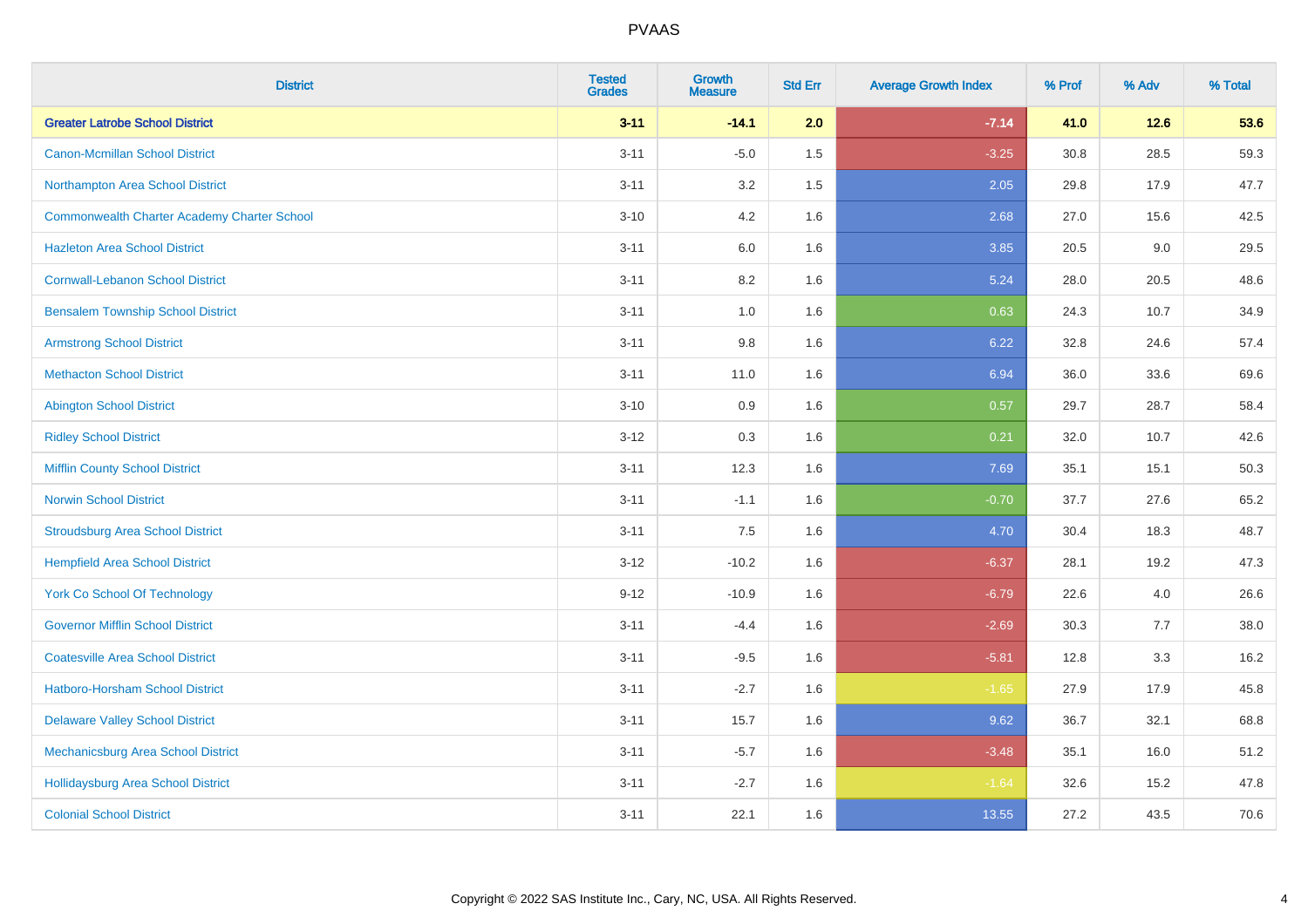| <b>District</b>                               | <b>Tested</b><br><b>Grades</b> | Growth<br><b>Measure</b> | <b>Std Err</b> | <b>Average Growth Index</b> | % Prof | % Adv   | % Total |
|-----------------------------------------------|--------------------------------|--------------------------|----------------|-----------------------------|--------|---------|---------|
| <b>Greater Latrobe School District</b>        | $3 - 11$                       | $-14.1$                  | 2.0            | $-7.14$                     | 41.0   | $12.6$  | 53.6    |
| <b>Warren County School District</b>          | $3 - 11$                       | $-0.1$                   | 1.6            | $-0.06$                     | 26.7   | 9.7     | 36.4    |
| <b>Nazareth Area School District</b>          | $3 - 11$                       | $-2.5$                   | 1.7            | $-1.53$                     | 29.2   | 24.6    | 53.8    |
| Norristown Area School District               | $3-12$                         | $-25.4$                  | 1.7            | $-15.35$                    | 10.6   | $1.8\,$ | 12.4    |
| <b>Kennett Consolidated School District</b>   | $3 - 11$                       | $-10.4$                  | 1.7            | $-6.27$                     | 28.7   | 14.0    | 42.7    |
| <b>Whitehall-Coplay School District</b>       | $3 - 11$                       | 11.8                     | 1.7            | 7.06                        | 32.3   | 21.7    | 54.0    |
| <b>Pine-Richland School District</b>          | $3 - 11$                       | 9.3                      | 1.7            | 5.56                        | 42.3   | 35.8    | 78.1    |
| <b>South Western School District</b>          | $3 - 12$                       | 2.5                      | 1.7            | 1.48                        | 36.2   | 19.7    | 55.9    |
| <b>Conestoga Valley School District</b>       | $3 - 11$                       | 2.4                      | 1.7            | 1.43                        | 35.0   | 23.5    | 58.5    |
| <b>Ephrata Area School District</b>           | $3 - 11$                       | 6.8                      | 1.7            | 4.08                        | 31.6   | 17.1    | 48.8    |
| <b>Abington Heights School District</b>       | $3 - 11$                       | 6.7                      | 1.7            | 4.00                        | 33.8   | 31.7    | 65.5    |
| <b>Bethel Park School District</b>            | $3 - 11$                       | $-4.4$                   | 1.7            | $-2.62$                     | 40.1   | 27.3    | 67.4    |
| Elizabethtown Area School District            | $3 - 12$                       | 7.1                      | 1.7            | 4.19                        | 36.4   | 27.6    | 64.0    |
| <b>Garnet Valley School District</b>          | $3 - 10$                       | 0.2                      | 1.7            | 0.13                        | 34.9   | 26.4    | 61.3    |
| <b>Wissahickon School District</b>            | $3 - 10$                       | $-5.3$                   | 1.7            | $-3.14$                     | 27.5   | 29.0    | 56.6    |
| <b>Exeter Township School District</b>        | $3 - 11$                       | $-1.0$                   | 1.7            | $-0.58$                     | 27.2   | 15.6    | 42.8    |
| <b>Conewago Valley School District</b>        | $3 - 12$                       | 7.6                      | 1.7            | 4.46                        | 41.3   | 19.4    | 60.6    |
| <b>Peters Township School District</b>        | $3 - 11$                       | 14.1                     | 1.7            | 8.16                        | 35.2   | 41.6    | 76.8    |
| <b>Carlisle Area School District</b>          | $3 - 11$                       | $-5.2$                   | 1.7            | $-2.99$                     | 28.0   | 19.3    | 47.3    |
| <b>Unionville-Chadds Ford School District</b> | $3 - 11$                       | 15.8                     | 1.7            | 9.12                        | 31.2   | 48.0    | 79.2    |
| <b>Springfield School District</b>            | $3 - 11$                       | 1.2                      | 1.7            | 0.69                        | 31.8   | 25.2    | 56.9    |
| <b>Shaler Area School District</b>            | $3 - 11$                       | $-2.1$                   | 1.8            | $-1.18$                     | 32.0   | 13.0    | 45.0    |
| <b>Penn-Trafford School District</b>          | $3 - 11$                       | 2.9                      | 1.8            | 1.68                        | 46.3   | 26.2    | 72.5    |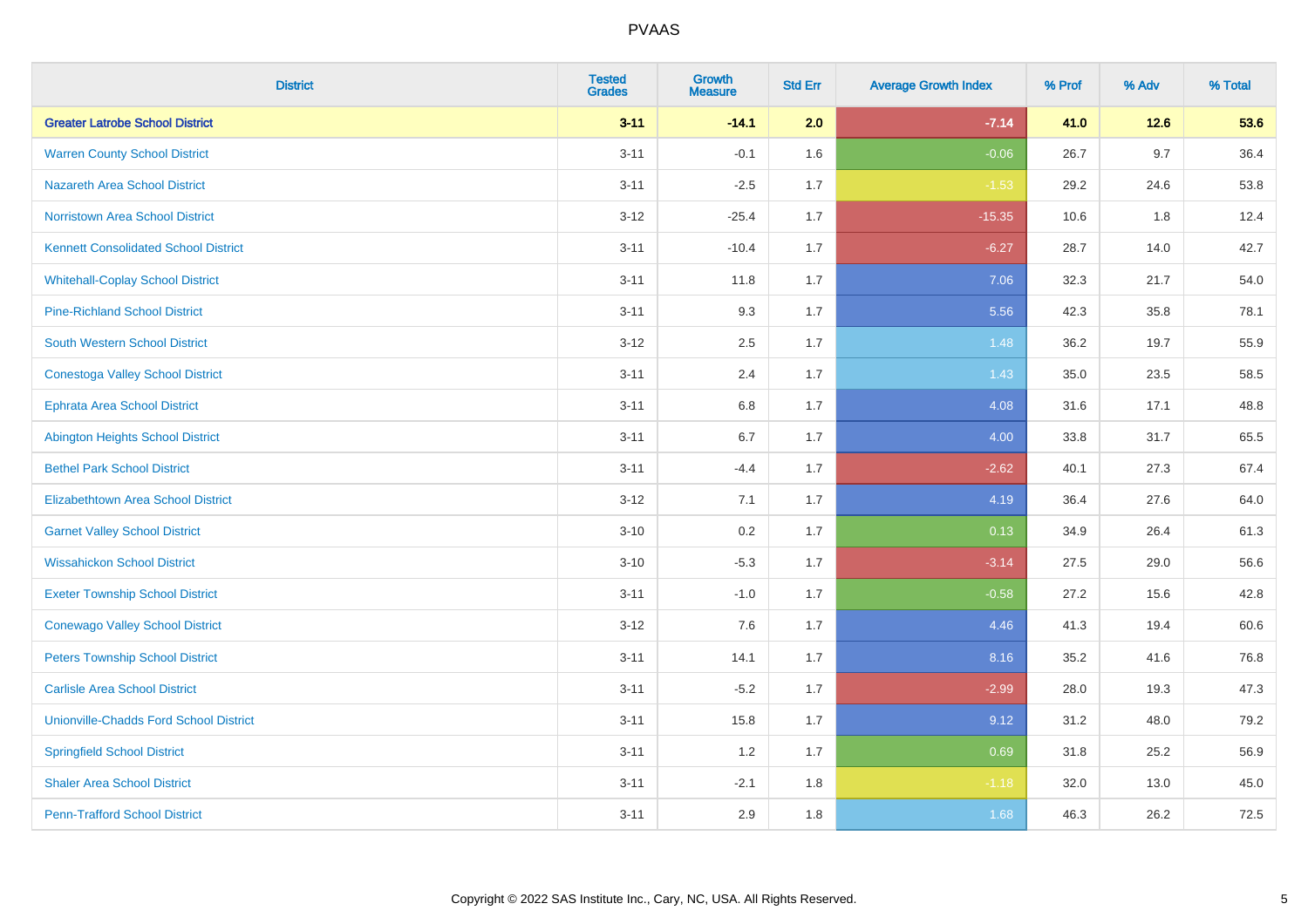| <b>District</b>                             | <b>Tested</b><br><b>Grades</b> | Growth<br><b>Measure</b> | <b>Std Err</b> | <b>Average Growth Index</b> | % Prof | % Adv  | % Total |
|---------------------------------------------|--------------------------------|--------------------------|----------------|-----------------------------|--------|--------|---------|
| <b>Greater Latrobe School District</b>      | $3 - 11$                       | $-14.1$                  | 2.0            | $-7.14$                     | 41.0   | $12.6$ | 53.6    |
| <b>Shippensburg Area School District</b>    | $3 - 11$                       | 0.5                      | 1.8            | 0.26                        | 23.5   | 22.8   | 46.3    |
| <b>Upper Saint Clair School District</b>    | $3 - 11$                       | 13.8                     | 1.8            | 7.86                        | 32.2   | 44.5   | 76.7    |
| <b>Oxford Area School District</b>          | $3 - 11$                       | $-3.1$                   | 1.8            | $-1.77$                     | 27.5   | 14.5   | 42.0    |
| <b>Lower Dauphin School District</b>        | $3 - 11$                       | 5.3                      | 1.8            | 3.03                        | 30.6   | 26.8   | 57.5    |
| <b>York City School District</b>            | $3 - 12$                       | $-17.7$                  | 1.8            | $-10.05$                    | 3.2    | 0.7    | 3.9     |
| <b>Keystone Central School District</b>     | $3 - 11$                       | 3.6                      | 1.8            | 2.04                        | 27.1   | 14.6   | 41.8    |
| <b>Penn-Delco School District</b>           | $3 - 11$                       | 1.3                      | 1.8            | 0.75                        | 26.5   | 12.6   | 39.1    |
| <b>Trinity Area School District</b>         | $3 - 11$                       | $-8.7$                   | 1.8            | $-4.87$                     | 20.9   | 9.8    | 30.8    |
| <b>Pocono Mountain School District</b>      | $3 - 12$                       | $-4.3$                   | 1.8            | $-2.43$                     | 35.5   | 17.1   | 52.6    |
| <b>Waynesboro Area School District</b>      | $3 - 12$                       | 3.0                      | 1.8            | 1.67                        | 26.0   | 23.5   | 49.5    |
| <b>North Hills School District</b>          | $3 - 11$                       | $-15.8$                  | 1.8            | $-8.84$                     | 26.4   | 19.8   | 46.2    |
| Palmyra Area School District                | $3 - 11$                       | 16.2                     | 1.8            | 9.02                        | 38.8   | 34.0   | 72.8    |
| Moon Area School District                   | $3 - 11$                       | 1.5                      | 1.8            | 0.86                        | 34.5   | 25.5   | 60.0    |
| <b>Upper Dublin School District</b>         | $3 - 12$                       | 2.1                      | 1.8            | 1.19                        | 34.7   | 30.0   | 64.7    |
| South Fayette Township School District      | $3 - 11$                       | $6.0\,$                  | 1.8            | 3.33                        | 32.2   | 38.3   | 70.5    |
| Northeastern York School District           | $3 - 11$                       | 3.8                      | 1.8            | 2.11                        | 32.7   | 21.0   | 53.7    |
| Northern York County School District        | $3 - 11$                       | 8.4                      | 1.8            | 4.63                        | 24.3   | 23.1   | 47.4    |
| <b>Pleasant Valley School District</b>      | $3 - 11$                       | $-3.3$                   | 1.8            | $-1.80$                     | 28.5   | 10.4   | 39.0    |
| <b>Solanco School District</b>              | $3 - 11$                       | 2.2                      | 1.8            | 1.18                        | 27.2   | 15.0   | 42.3    |
| <b>Southern York County School District</b> | $3 - 11$                       | 15.5                     | 1.8            | 8.48                        | 37.6   | 29.2   | 66.8    |
| <b>Phoenixville Area School District</b>    | $3 - 11$                       | 7.3                      | 1.8            | 3.96                        | 32.3   | 27.6   | 59.8    |
| <b>South Eastern School District</b>        | $3 - 11$                       | $-1.0$                   | 1.8            | $-0.55$                     | 36.4   | 17.1   | 53.5    |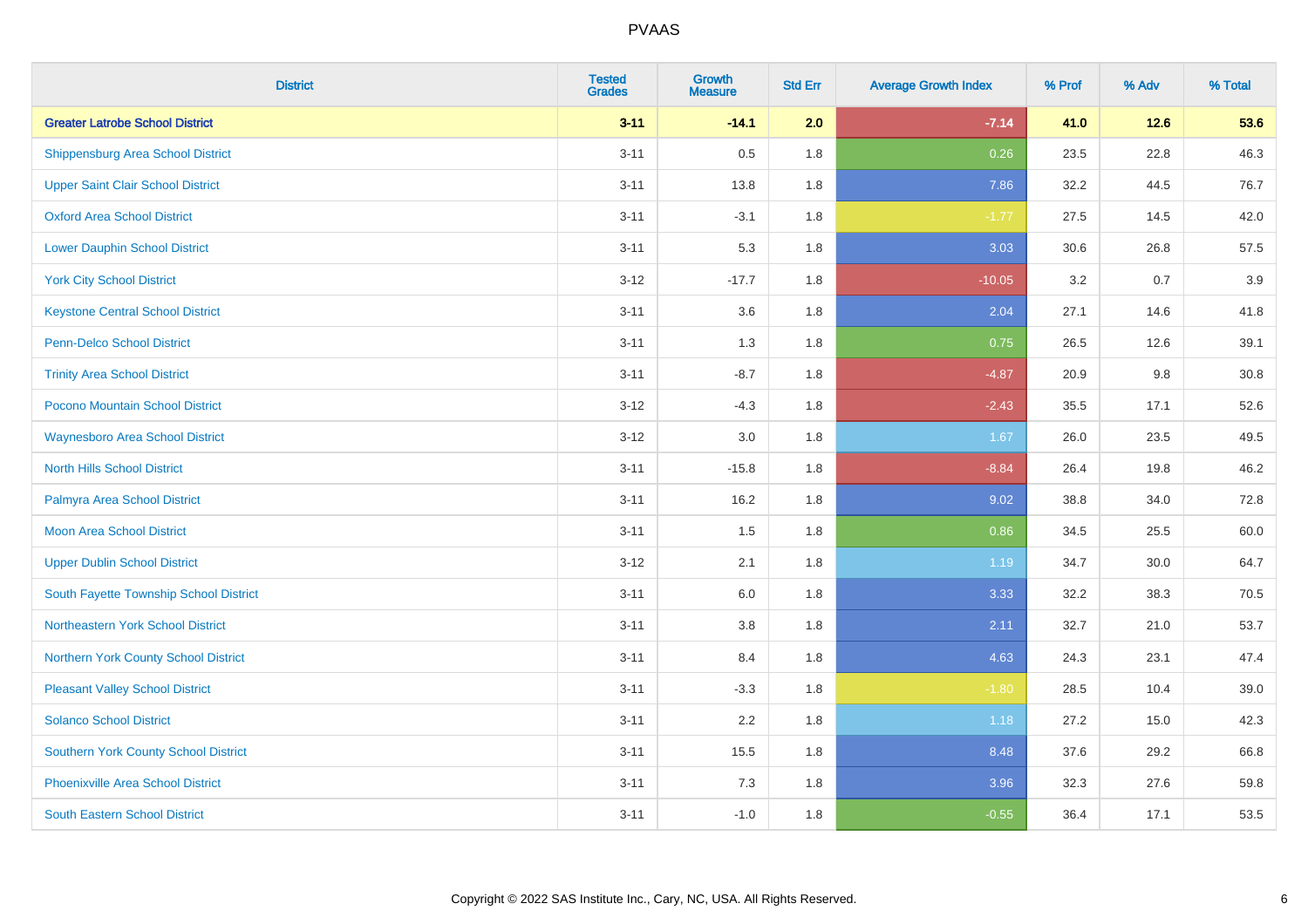| <b>District</b>                           | <b>Tested</b><br><b>Grades</b> | Growth<br><b>Measure</b> | <b>Std Err</b> | <b>Average Growth Index</b> | % Prof | % Adv  | % Total |
|-------------------------------------------|--------------------------------|--------------------------|----------------|-----------------------------|--------|--------|---------|
| <b>Greater Latrobe School District</b>    | $3 - 11$                       | $-14.1$                  | 2.0            | $-7.14$                     | 41.0   | $12.6$ | 53.6    |
| <b>Franklin Regional School District</b>  | $3 - 11$                       | 11.3                     | 1.8            | 6.13                        | 30.0   | 35.0   | 65.0    |
| <b>Warwick School District</b>            | $3 - 11$                       | 21.7                     | 1.8            | 11.76                       | 27.7   | 36.3   | 64.0    |
| <b>Radnor Township School District</b>    | $3 - 12$                       | 7.5                      | 1.9            | 4.03                        | 33.0   | 38.3   | 71.3    |
| <b>Penncrest School District</b>          | $3 - 11$                       | 6.0                      | 1.9            | 3.24                        | 31.1   | 16.9   | 48.0    |
| Fox Chapel Area School District           | $3 - 11$                       | 17.6                     | 1.9            | 9.47                        | 22.9   | 52.0   | 74.9    |
| <b>Baldwin-Whitehall School District</b>  | $3 - 11$                       | $-5.5$                   | 1.9            | $-2.93$                     | 32.0   | 14.7   | 46.7    |
| <b>Upper Perkiomen School District</b>    | $3 - 11$                       | 5.7                      | 1.9            | 3.04                        | 25.4   | 19.9   | 45.4    |
| Daniel Boone Area School District         | $3 - 12$                       | $0.9\,$                  | 1.9            | 0.46                        | 28.9   | 22.0   | 51.0    |
| <b>Lebanon School District</b>            | $3 - 11$                       | $-1.2$                   | 1.9            | $-0.63$                     | 15.2   | 6.4    | 21.6    |
| <b>Dover Area School District</b>         | $3 - 12$                       | 7.1                      | 1.9            | 3.78                        | 33.0   | 18.7   | 51.7    |
| Pennsylvania Leadership Charter School    | $3 - 11$                       | 8.0                      | 1.9            | 4.22                        | 33.1   | 27.8   | 60.9    |
| <b>Cocalico School District</b>           | $3 - 11$                       | 12.3                     | 1.9            | 6.48                        | 28.2   | 32.3   | 60.5    |
| <b>Muhlenberg School District</b>         | $3 - 10$                       | $-17.8$                  | 1.9            | $-9.34$                     | 12.4   | 4.6    | 17.0    |
| West Jefferson Hills School District      | $3 - 11$                       | 1.9                      | 1.9            | 0.99                        | 34.8   | 27.3   | 62.1    |
| <b>Twin Valley School District</b>        | $3 - 12$                       | $-3.2$                   | 1.9            | $-1.68$                     | 38.8   | 19.8   | 58.6    |
| <b>Mars Area School District</b>          | $3 - 10$                       | 6.6                      | 1.9            | 3.45                        | 36.7   | 32.4   | 69.1    |
| <b>William Penn School District</b>       | $3 - 12$                       | 7.0                      | 1.9            | 3.61                        | 14.0   | 7.2    | 21.3    |
| Red Lion Area School District             | $3 - 11$                       | 4.5                      | 1.9            | 2.31                        | 32.3   | 21.5   | 53.8    |
| <b>Lampeter-Strasburg School District</b> | $3 - 12$                       | 11.0                     | 1.9            | 5.69                        | 35.4   | 32.3   | 67.7    |
| <b>Harrisburg City School District</b>    | $3 - 11$                       | $-0.2$                   | 2.0            | $-0.11$                     | 6.0    | 2.0    | 8.0     |
| <b>Upper Merion Area School District</b>  | $3 - 11$                       | 14.0                     | 2.0            | 7.15                        | 34.4   | 32.6   | 67.0    |
| <b>Pottsgrove School District</b>         | $3 - 11$                       | $-5.5$                   | 2.0            | $-2.78$                     | 28.6   | 10.3   | 38.8    |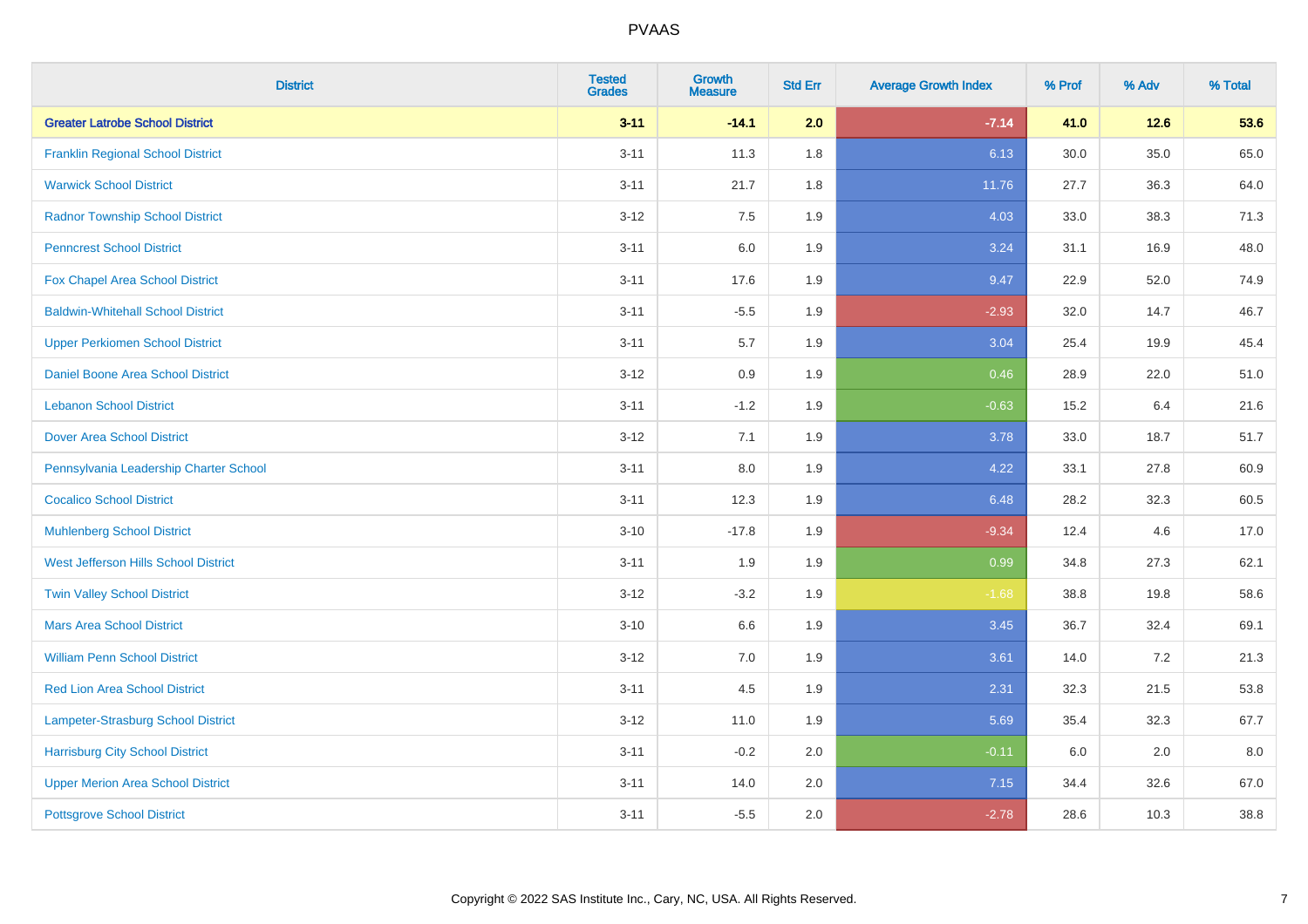| <b>District</b>                                | <b>Tested</b><br><b>Grades</b> | <b>Growth</b><br><b>Measure</b> | <b>Std Err</b> | <b>Average Growth Index</b> | % Prof | % Adv | % Total |
|------------------------------------------------|--------------------------------|---------------------------------|----------------|-----------------------------|--------|-------|---------|
| <b>Greater Latrobe School District</b>         | $3 - 11$                       | $-14.1$                         | 2.0            | $-7.14$                     | 41.0   | 12.6  | 53.6    |
| <b>Hampton Township School District</b>        | $3 - 11$                       | 7.4                             | 2.0            | 3.79                        | 37.9   | 39.2  | 77.0    |
| <b>Manheim Central School District</b>         | $3 - 11$                       | 12.8                            | 2.0            | 6.52                        | 27.8   | 35.4  | 63.2    |
| <b>Great Valley School District</b>            | $3 - 11$                       | 5.4                             | 2.0            | 2.77                        | 33.8   | 33.5  | 67.3    |
| <b>Interboro School District</b>               | $3-12$                         | $-8.4$                          | 2.0            | $-4.27$                     | 27.6   | 6.4   | 34.1    |
| <b>Greater Latrobe School District</b>         | $3 - 11$                       | $-14.1$                         | 2.0            | $-7.14$                     | 41.0   | 12.6  | 53.6    |
| <b>Derry Township School District</b>          | $3 - 10$                       | 20.1                            | 2.0            | 10.20                       | 32.8   | 46.9  | 79.7    |
| <b>Upper Moreland Township School District</b> | $3 - 11$                       | 1.1                             | 2.0            | 0.56                        | 24.8   | 26.6  | 51.3    |
| <b>Connellsville Area School District</b>      | $3 - 11$                       | $-5.3$                          | 2.0            | $-2.67$                     | 24.2   | 5.0   | 29.1    |
| <b>Gettysburg Area School District</b>         | $3 - 11$                       | $-6.0$                          | 2.0            | $-3.02$                     | 28.8   | 19.6  | 48.5    |
| <b>Greencastle-Antrim School District</b>      | $3 - 11$                       | $-0.3$                          | 2.0            | $-0.14$                     | 30.9   | 22.2  | 53.1    |
| <b>West Allegheny School District</b>          | $3 - 12$                       | 8.6                             | 2.0            | 4.34                        | 37.3   | 27.2  | 64.5    |
| <b>Lower Moreland Township School District</b> | $3 - 11$                       | 8.7                             | 2.0            | 4.35                        | 38.2   | 33.2  | 71.4    |
| <b>Bellefonte Area School District</b>         | $3 - 11$                       | 6.7                             | 2.0            | 3.34                        | 28.8   | 21.5  | 50.2    |
| <b>Gateway School District</b>                 | $3 - 11$                       | 3.1                             | 2.0            | 1.55                        | 35.7   | 18.5  | 54.2    |
| <b>Dubois Area School District</b>             | $3 - 11$                       | $-2.8$                          | 2.0            | $-1.37$                     | 35.5   | 19.0  | 54.6    |
| <b>Fleetwood Area School District</b>          | $3 - 10$                       | 10.4                            | 2.0            | 5.19                        | 31.7   | 25.8  | 57.5    |
| Juniata County School District                 | $3 - 12$                       | 7.7                             | 2.0            | 3.81                        | 22.9   | 18.9  | 41.8    |
| <b>Indiana Area School District</b>            | $3 - 11$                       | 12.0                            | 2.0            | 5.98                        | 30.0   | 30.4  | 60.3    |
| <b>Cheltenham School District</b>              | $3 - 11$                       | $-17.6$                         | 2.0            | $-8.74$                     | 24.4   | 8.3   | 32.6    |
| <b>Tunkhannock Area School District</b>        | $3 - 11$                       | 1.4                             | 2.0            | 0.71                        | 29.8   | 18.1  | 47.9    |
| <b>Bangor Area School District</b>             | $3 - 12$                       | $-1.2$                          | 2.0            | $-0.60$                     | 25.8   | 12.7  | 38.5    |
| <b>Kiski Area School District</b>              | $3 - 11$                       | $-4.0$                          | 2.0            | $-1.99$                     | 23.1   | 18.2  | 41.3    |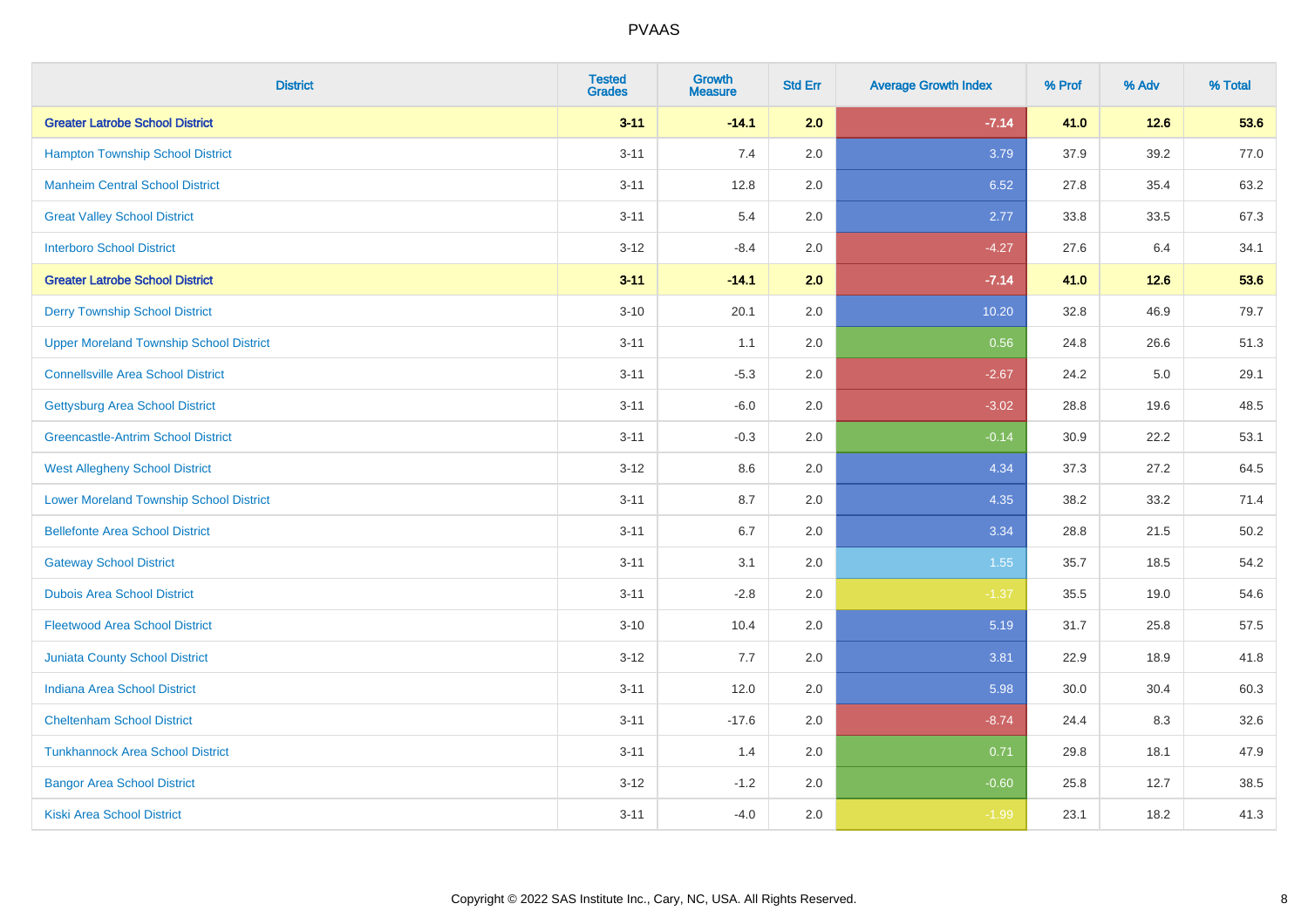| <b>District</b>                               | <b>Tested</b><br><b>Grades</b> | <b>Growth</b><br><b>Measure</b> | <b>Std Err</b> | <b>Average Growth Index</b> | % Prof | % Adv  | % Total |
|-----------------------------------------------|--------------------------------|---------------------------------|----------------|-----------------------------|--------|--------|---------|
| <b>Greater Latrobe School District</b>        | $3 - 11$                       | $-14.1$                         | 2.0            | $-7.14$                     | 41.0   | $12.6$ | 53.6    |
| <b>Spring Grove Area School District</b>      | $3 - 11$                       | 3.9                             | 2.0            | 1.90                        | 30.0   | 23.0   | 53.0    |
| <b>Montour School District</b>                | $3 - 11$                       | $-6.1$                          | 2.1            | $-2.95$                     | 31.8   | 23.6   | 55.3    |
| <b>Wallenpaupack Area School District</b>     | $3 - 11$                       | $8.8\,$                         | 2.1            | 4.28                        | 28.5   | 18.9   | 47.4    |
| 21st Century Cyber Charter School             | $6 - 12$                       | 6.6                             | 2.1            | 3.16                        | 29.0   | 21.8   | 50.8    |
| <b>Pottsville Area School District</b>        | $3 - 12$                       | $-4.9$                          | 2.1            | $-2.36$                     | 21.8   | 7.9    | 29.6    |
| Esperanza Academy Charter School              | $4 - 11$                       | 2.1                             | 2.1            | 1.01                        | 14.2   | 3.6    | 17.8    |
| <b>Dallas School District</b>                 | $3 - 11$                       | 8.1                             | 2.1            | 3.87                        | 32.4   | 22.4   | 54.8    |
| Selinsgrove Area School District              | $3 - 12$                       | $-5.7$                          | 2.1            | $-2.74$                     | 25.4   | 13.9   | 39.2    |
| <b>York Suburban School District</b>          | $3 - 11$                       | 7.4                             | 2.1            | 3.55                        | 24.9   | 31.2   | 56.1    |
| Mifflinburg Area School District              | $3 - 11$                       | $-6.0$                          | 2.1            | $-2.87$                     | 32.7   | 13.3   | 46.0    |
| <b>Blue Mountain School District</b>          | $3 - 10$                       | 12.2                            | 2.1            | 5.81                        | 30.7   | 26.1   | 56.8    |
| <b>Southern Lehigh School District</b>        | $3 - 11$                       | $-4.1$                          | 2.1            | $-1.94$                     | 39.3   | 28.0   | 67.2    |
| <b>Crawford Central School District</b>       | $3 - 11$                       | 5.7                             | 2.1            | 2.71                        | 26.4   | 15.8   | 42.1    |
| <b>Freeport Area School District</b>          | $3 - 10$                       | $-0.2$                          | 2.1            | $-0.10$                     | 37.4   | 29.8   | 67.2    |
| <b>Conrad Weiser Area School District</b>     | $3 - 11$                       | 7.1                             | 2.1            | 3.34                        | 28.2   | 14.4   | 42.6    |
| Northwestern Lehigh School District           | $3 - 11$                       | $-2.4$                          | 2.1            | $-1.14$                     | 41.7   | 17.9   | 59.5    |
| East Pennsboro Area School District           | $3 - 11$                       | 4.8                             | 2.1            | 2.26                        | 36.8   | 16.9   | 53.7    |
| <b>Rose Tree Media School District</b>        | $3 - 10$                       | $-2.8$                          | 2.1            | $-1.33$                     | 35.2   | 29.6   | 64.8    |
| <b>Chartiers Valley School District</b>       | $3 - 11$                       | $-9.1$                          | 2.1            | $-4.23$                     | 20.7   | 17.4   | 38.0    |
| <b>Eastern Lebanon County School District</b> | $3 - 11$                       | 4.0                             | 2.1            | 1.89                        | 23.5   | 11.5   | 35.0    |
| <b>East Lycoming School District</b>          | $3 - 11$                       | $-10.9$                         | 2.1            | $-5.08$                     | 22.5   | 8.2    | 30.8    |
| <b>Tuscarora School District</b>              | $3 - 11$                       | 13.4                            | 2.2            | 6.20                        | 37.1   | 26.3   | 63.4    |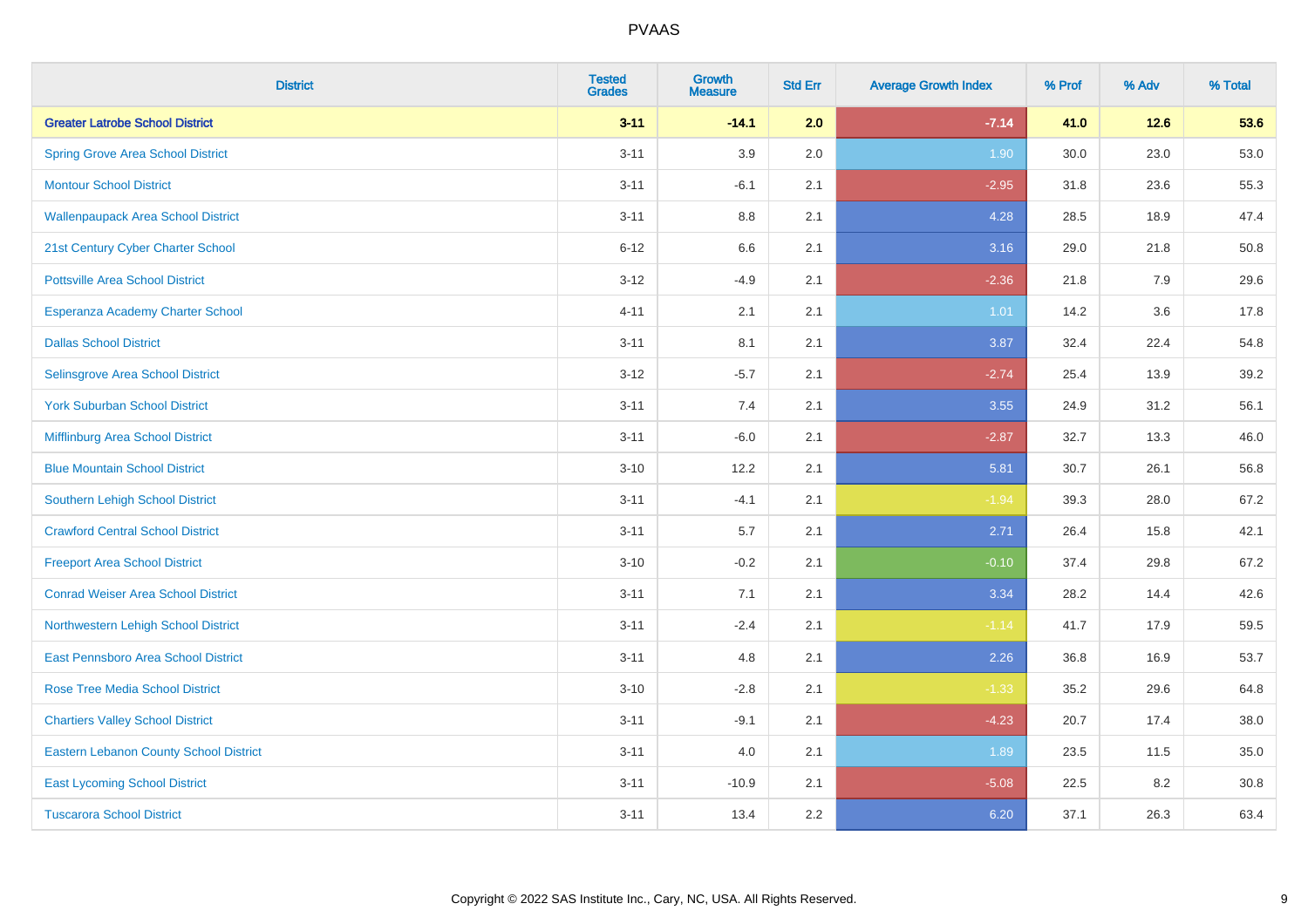| <b>District</b>                               | <b>Tested</b><br><b>Grades</b> | <b>Growth</b><br><b>Measure</b> | <b>Std Err</b> | <b>Average Growth Index</b> | % Prof | % Adv   | % Total |
|-----------------------------------------------|--------------------------------|---------------------------------|----------------|-----------------------------|--------|---------|---------|
| <b>Greater Latrobe School District</b>        | $3 - 11$                       | $-14.1$                         | 2.0            | $-7.14$                     | 41.0   | $12.6$  | 53.6    |
| <b>Donegal School District</b>                | $3 - 12$                       | 5.9                             | 2.2            | 2.72                        | 34.1   | 23.1    | 57.2    |
| <b>Mckeesport Area School District</b>        | $3 - 12$                       | 4.6                             | 2.2            | 2.14                        | 21.1   | 4.4     | 25.5    |
| North Schuylkill School District              | $3 - 11$                       | $-4.7$                          | 2.2            | $-2.16$                     | 20.2   | 11.7    | 31.9    |
| <b>Pittston Area School District</b>          | $3 - 11$                       | $-8.2$                          | 2.2            | $-3.75$                     | 26.7   | 14.8    | 41.5    |
| <b>Ringgold School District</b>               | $3 - 11$                       | 2.9                             | 2.2            | 1.32                        | 23.8   | 13.3    | 37.1    |
| <b>Wallingford-Swarthmore School District</b> | $3 - 10$                       | 5.0                             | 2.2            | 2.25                        | 33.3   | 37.1    | 70.4    |
| <b>New Foundations Charter School</b>         | $3 - 11$                       | 0.6                             | 2.2            | 0.29                        | 22.4   | 4.0     | 26.4    |
| <b>Crestwood School District</b>              | $3 - 11$                       | $-3.4$                          | 2.2            | $-1.52$                     | 33.1   | 21.7    | 54.9    |
| <b>Fort Leboeuf School District</b>           | $3 - 11$                       | 3.5                             | 2.2            | 1.58                        | 32.0   | 16.8    | 48.8    |
| <b>Pottstown School District</b>              | $3 - 12$                       | 2.0                             | 2.2            | 0.88                        | 19.4   | $6.2\,$ | 25.6    |
| <b>Valley View School District</b>            | $3 - 11$                       | 9.3                             | 2.2            | 4.18                        | 26.6   | 23.1    | 49.7    |
| Saint Marys Area School District              | $3 - 11$                       | 6.0                             | 2.2            | 2.69                        | 35.4   | 18.3    | 53.7    |
| <b>Bucks County Technical High School</b>     | $9 - 10$                       | $-2.9$                          | 2.2            | $-1.29$                     | 27.7   | 10.4    | 38.2    |
| <b>Saucon Valley School District</b>          | $3 - 11$                       | 18.9                            | 2.2            | 8.48                        | 26.0   | 39.6    | 65.6    |
| South Middleton School District               | $3 - 11$                       | 4.4                             | 2.2            | 1.95                        | 31.1   | 16.4    | 47.5    |
| <b>Schuylkill Valley School District</b>      | $3 - 11$                       | $-1.0$                          | 2.2            | $-0.47$                     | 29.8   | 20.2    | 50.0    |
| South Butler County School District           | $3 - 10$                       | 6.3                             | 2.2            | 2.80                        | 37.8   | 19.2    | 57.0    |
| <b>Greensburg Salem School District</b>       | $3 - 11$                       | $-6.9$                          | 2.2            | $-3.06$                     | 30.3   | 13.3    | 43.6    |
| <b>Grove City Area School District</b>        | $3-12$                         | $-8.8$                          | 2.3            | $-3.89$                     | 25.6   | 16.4    | 42.0    |
| Northern Lebanon School District              | $3 - 11$                       | $-0.7$                          | 2.3            | $-0.29$                     | 18.8   | 6.8     | 25.6    |
| <b>Bradford Area School District</b>          | $3 - 12$                       | $-1.8$                          | 2.3            | $-0.79$                     | 31.2   | 16.7    | 47.9    |
| <b>Big Spring School District</b>             | $3 - 11$                       | $-9.8$                          | 2.3            | $-4.32$                     | 23.6   | 12.9    | 36.5    |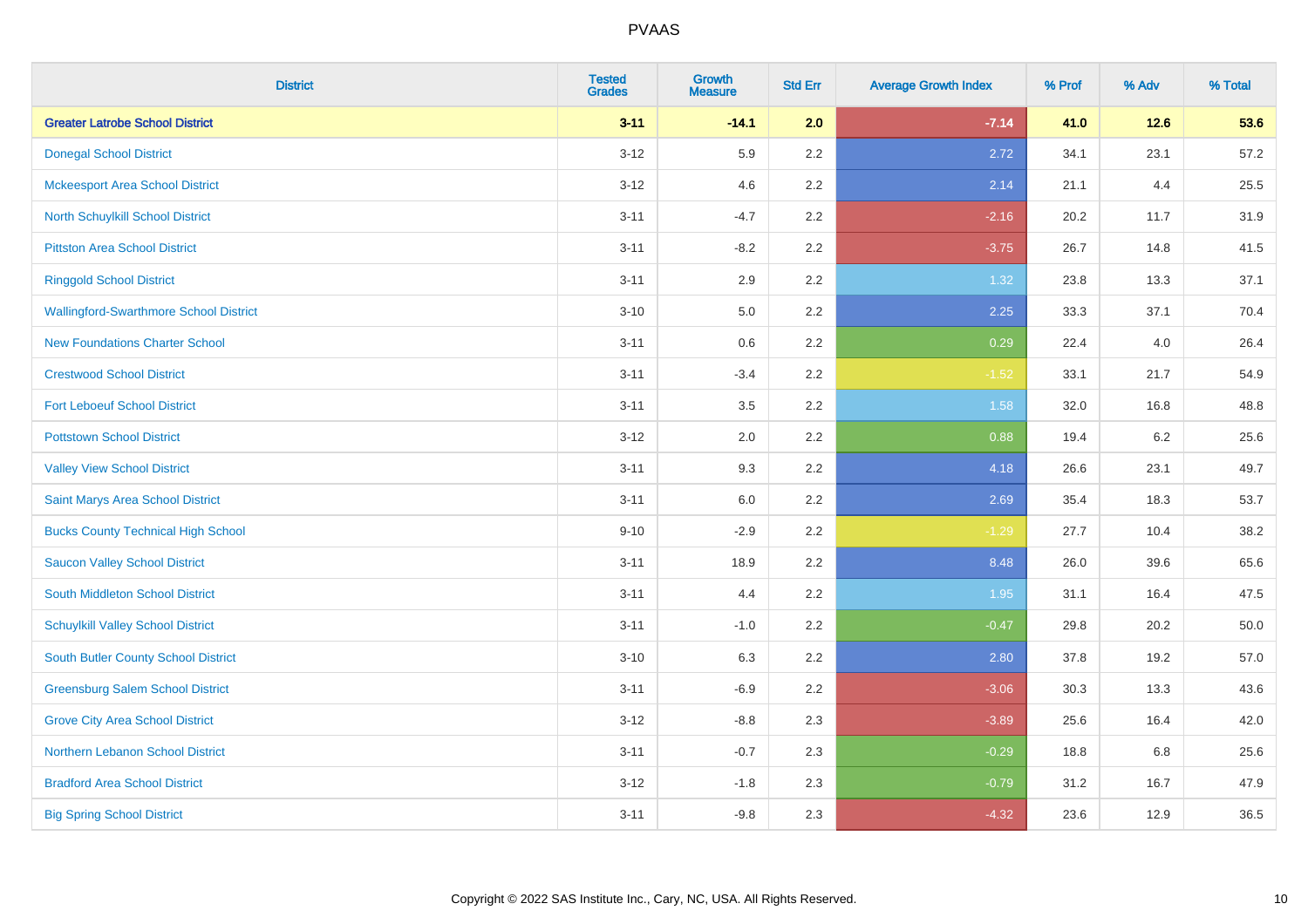| <b>District</b>                             | <b>Tested</b><br><b>Grades</b> | <b>Growth</b><br><b>Measure</b> | <b>Std Err</b> | <b>Average Growth Index</b> | % Prof | % Adv   | % Total |
|---------------------------------------------|--------------------------------|---------------------------------|----------------|-----------------------------|--------|---------|---------|
| <b>Greater Latrobe School District</b>      | $3 - 11$                       | $-14.1$                         | 2.0            | $-7.14$                     | 41.0   | 12.6    | 53.6    |
| <b>Central Cambria School District</b>      | $3 - 11$                       | $-12.7$                         | 2.3            | $-5.61$                     | 19.4   | 7.4     | 26.9    |
| <b>Corry Area School District</b>           | $3 - 11$                       | $-6.8$                          | 2.3            | $-3.01$                     | 24.0   | $8.8\,$ | 32.8    |
| <b>New Castle Area School District</b>      | $3 - 12$                       | $-13.6$                         | 2.3            | $-5.99$                     | 17.6   | 2.0     | 19.5    |
| <b>Tyrone Area School District</b>          | $3 - 12$                       | 29.2                            | 2.3            | 12.86                       | 36.6   | 29.1    | 65.7    |
| <b>Mount Pleasant Area School District</b>  | $3 - 11$                       | $-5.4$                          | 2.3            | $-2.37$                     | 33.3   | 8.7     | 42.0    |
| <b>Keystone Oaks School District</b>        | $3 - 11$                       | $-7.2$                          | 2.3            | $-3.14$                     | 30.0   | 11.1    | 41.0    |
| <b>Belle Vernon Area School District</b>    | $3 - 11$                       | 11.1                            | 2.3            | 4.88                        | 31.6   | 25.4    | 57.1    |
| <b>Central Columbia School District</b>     | $3 - 12$                       | 0.3                             | 2.3            | 0.12                        | 25.4   | 37.6    | 63.0    |
| <b>Eastern York School District</b>         | $3 - 11$                       | $-6.2$                          | 2.3            | $-2.70$                     | 27.8   | 18.5    | 46.4    |
| <b>Laurel Highlands School District</b>     | $3 - 11$                       | $-3.8$                          | 2.3            | $-1.63$                     | 20.9   | 14.6    | 35.4    |
| <b>Marple Newtown School District</b>       | $3 - 11$                       | 20.6                            | 2.3            | 8.95                        | 31.1   | 42.7    | 73.8    |
| <b>West Perry School District</b>           | $3 - 11$                       | 11.0                            | 2.3            | 4.76                        | 26.9   | 20.5    | 47.4    |
| <b>Harbor Creek School District</b>         | $3 - 11$                       | 13.4                            | 2.3            | 5.80                        | 34.5   | 40.7    | 75.2    |
| <b>Albert Gallatin Area School District</b> | $3 - 11$                       | $-1.7$                          | 2.3            | $-0.72$                     | 31.9   | 20.7    | 52.7    |
| <b>Avonworth School District</b>            | $3 - 10$                       | $-6.2$                          | 2.3            | $-2.68$                     | 35.9   | 14.1    | 50.0    |
| <b>Dauphin County Technical School</b>      | $9 - 11$                       | $-3.9$                          | 2.3            | $-1.67$                     | 18.3   | 11.1    | 29.3    |
| <b>Blackhawk School District</b>            | $3 - 11$                       | 2.0                             | 2.3            | 0.87                        | 34.6   | 20.7    | 55.3    |
| <b>Wyoming Valley West School District</b>  | $3 - 11$                       | $-5.5$                          | 2.3            | $-2.38$                     | 22.2   | 9.2     | 31.4    |
| <b>Mount Carmel Area School District</b>    | $3 - 11$                       | $-7.9$                          | 2.3            | $-3.38$                     | 18.2   | 4.4     | 22.6    |
| <b>Highlands School District</b>            | $3 - 11$                       | $-1.3$                          | 2.3            | $-0.55$                     | 32.6   | 10.5    | 43.0    |
| <b>Sharon City School District</b>          | $3 - 11$                       | $-6.5$                          | 2.3            | $-2.79$                     | 13.1   | 5.0     | 18.1    |
| <b>Athens Area School District</b>          | $3 - 11$                       | 2.6                             | 2.3            | 1.11                        | 34.9   | 12.3    | 47.3    |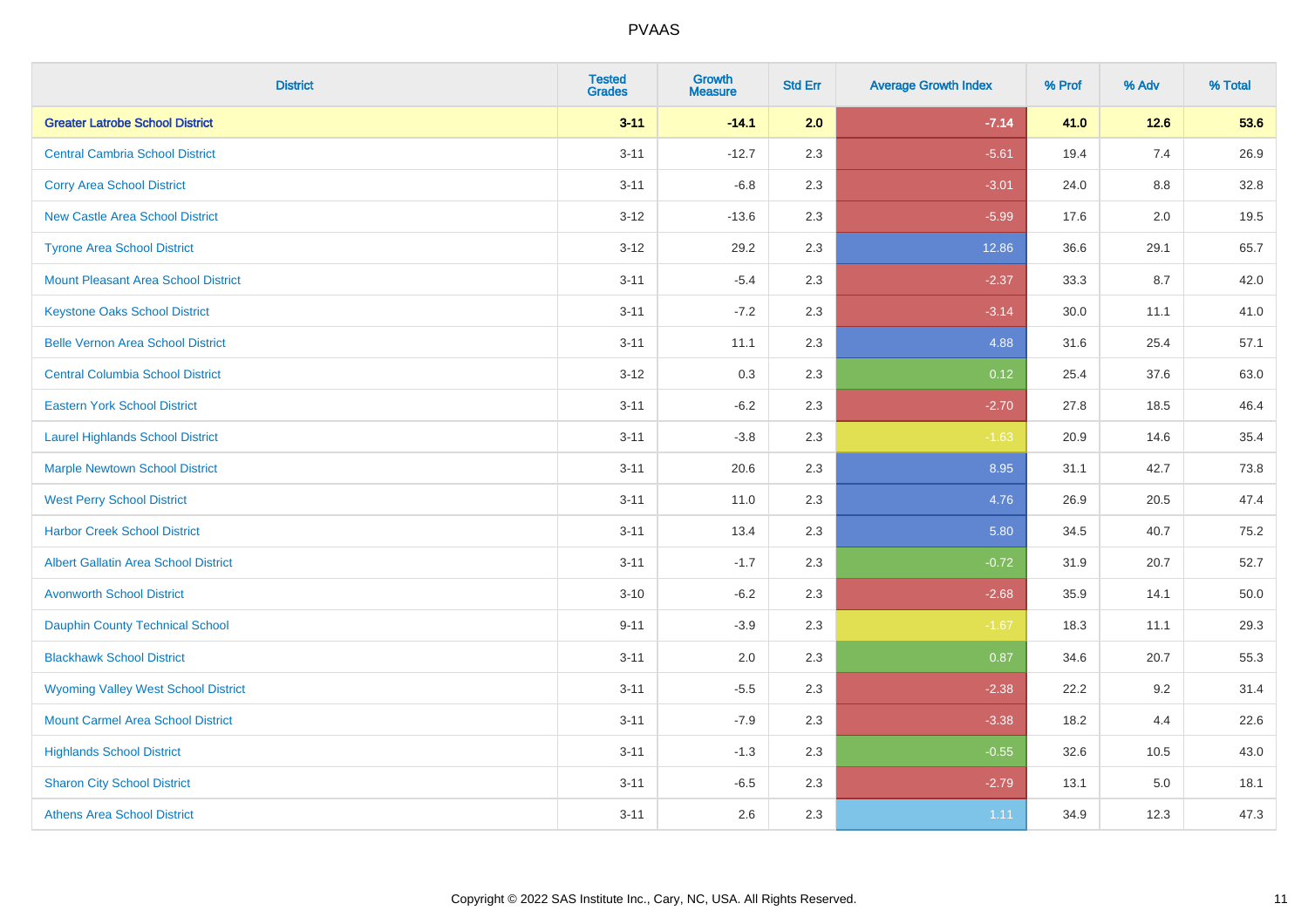| <b>District</b>                          | <b>Tested</b><br><b>Grades</b> | <b>Growth</b><br><b>Measure</b> | <b>Std Err</b> | <b>Average Growth Index</b> | % Prof | % Adv  | % Total |
|------------------------------------------|--------------------------------|---------------------------------|----------------|-----------------------------|--------|--------|---------|
| <b>Greater Latrobe School District</b>   | $3 - 11$                       | $-14.1$                         | 2.0            | $-7.14$                     | 41.0   | $12.6$ | 53.6    |
| <b>Wilson Area School District</b>       | $3 - 11$                       | $-0.3$                          | 2.4            | $-0.12$                     | 35.4   | 14.6   | 50.0    |
| <b>Lehighton Area School District</b>    | $3 - 11$                       | 11.4                            | 2.4            | 4.84                        | 30.5   | 24.9   | 55.3    |
| <b>Plum Borough School District</b>      | $3 - 11$                       | $-9.4$                          | 2.4            | $-3.98$                     | 32.9   | 27.4   | 60.4    |
| <b>Tamaqua Area School District</b>      | $3 - 12$                       | 6.5                             | 2.4            | 2.72                        | 34.3   | 17.5   | 51.8    |
| <b>Lewisburg Area School District</b>    | $3 - 11$                       | 1.7                             | 2.4            | 0.72                        | 35.9   | 35.9   | 71.8    |
| <b>Greater Johnstown School District</b> | $3 - 11$                       | $-3.5$                          | 2.4            | $-1.45$                     | 10.3   | 1.3    | 11.5    |
| <b>Somerset Area School District</b>     | $3 - 11$                       | $-7.6$                          | 2.4            | $-3.17$                     | 21.0   | 14.5   | 35.5    |
| <b>Middletown Area School District</b>   | $3 - 11$                       | $-3.4$                          | 2.4            | $-1.44$                     | 34.3   | 15.2   | 49.4    |
| <b>Bedford Area School District</b>      | $3 - 11$                       | 6.4                             | 2.4            | 2.68                        | 31.0   | 20.6   | 51.6    |
| Hamburg Area School District             | $3 - 11$                       | 0.6                             | 2.4            | 0.25                        | 28.0   | 15.5   | 43.6    |
| <b>City CHS</b>                          | $10 - 11$                      | $-5.6$                          | 2.4            | $-2.34$                     | 15.9   | 1.5    | 17.4    |
| <b>Bermudian Springs School District</b> | $3 - 11$                       | 2.5                             | 2.4            | 1.05                        | 31.8   | 23.5   | 55.3    |
| <b>Wilkes-Barre Area School District</b> | $3 - 11$                       | $-12.4$                         | 2.4            | $-5.18$                     | 14.2   | 3.7    | 17.9    |
| <b>Fairview School District</b>          | $3 - 11$                       | 8.3                             | 2.4            | 3.43                        | 41.9   | 34.9   | 76.7    |
| <b>Penn Hills School District</b>        | $3 - 11$                       | 0.0                             | 2.4            | 0.02                        | 18.4   | 7.1    | 25.6    |
| Penn Cambria School District             | $3 - 11$                       | $-4.5$                          | 2.4            | $-1.86$                     | 27.3   | 15.8   | 43.2    |
| <b>Spring Cove School District</b>       | $3 - 11$                       | 9.1                             | 2.4            | 3.77                        | 31.8   | 25.4   | 57.1    |
| Jim Thorpe Area School District          | $3 - 11$                       | $-10.9$                         | 2.4            | $-4.48$                     | 19.5   | 6.0    | 25.5    |
| <b>Agora Cyber Charter School</b>        | $3 - 11$                       | 14.6                            | 2.4            | 6.03                        | 24.7   | 19.5   | 44.2    |
| <b>General Mclane School District</b>    | $3 - 11$                       | $-10.7$                         | 2.4            | $-4.40$                     | 34.0   | 15.6   | 49.6    |
| <b>Shikellamy School District</b>        | $3 - 10$                       | $-8.3$                          | 2.4            | $-3.42$                     | 20.8   | 18.5   | 39.2    |
| Oil City Area School District            | $3 - 11$                       | 8.6                             | 2.4            | 3.56                        | 29.1   | 13.1   | 42.2    |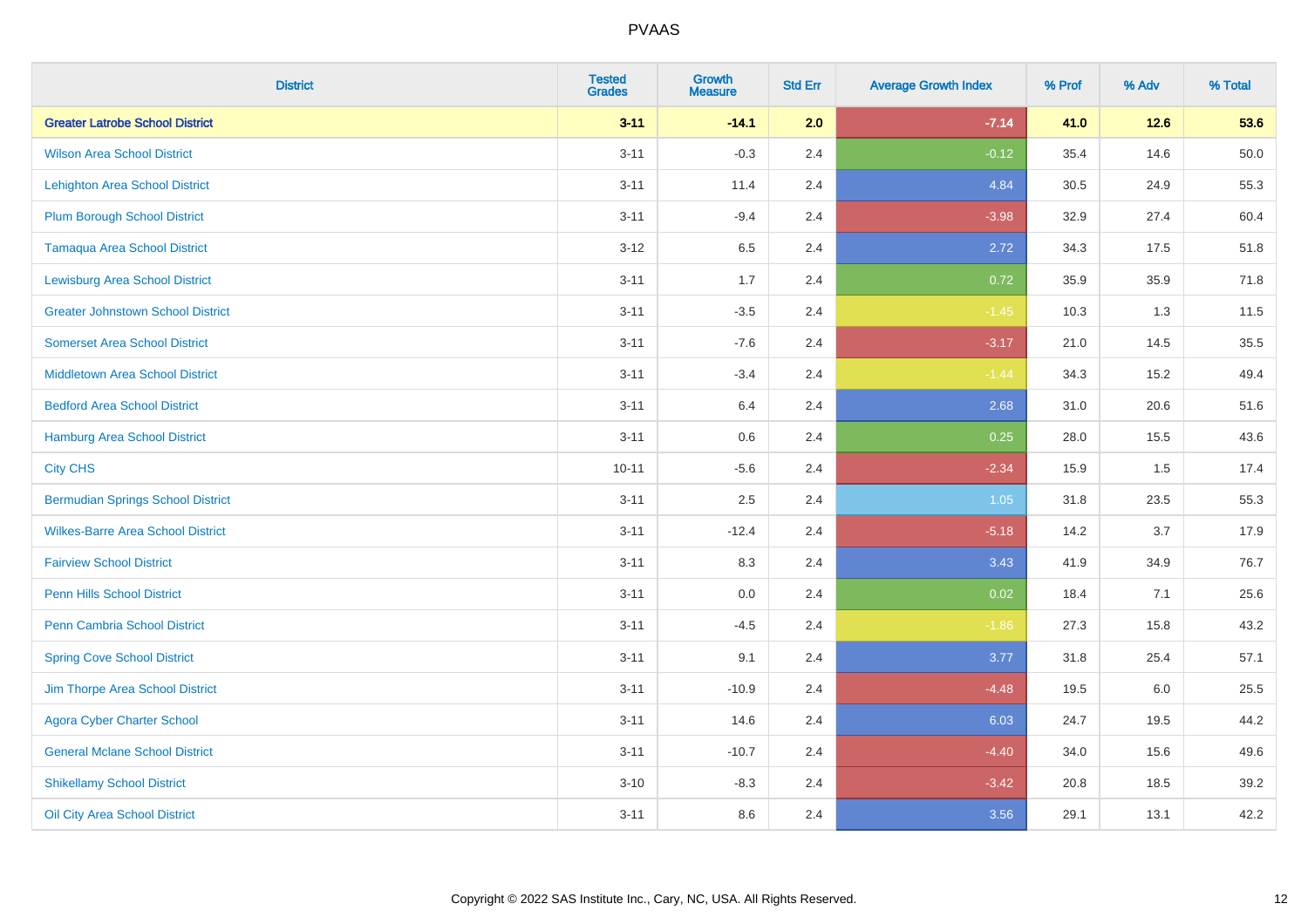| <b>District</b>                                | <b>Tested</b><br><b>Grades</b> | <b>Growth</b><br><b>Measure</b> | <b>Std Err</b> | <b>Average Growth Index</b> | % Prof | % Adv  | % Total |
|------------------------------------------------|--------------------------------|---------------------------------|----------------|-----------------------------|--------|--------|---------|
| <b>Greater Latrobe School District</b>         | $3 - 11$                       | $-14.1$                         | 2.0            | $-7.14$                     | 41.0   | $12.6$ | 53.6    |
| <b>Littlestown Area School District</b>        | $3 - 11$                       | 28.7                            | 2.4            | 11.83                       | 38.4   | 29.3   | 67.7    |
| <b>Berwick Area School District</b>            | $3 - 11$                       | $-6.9$                          | 2.4            | $-2.84$                     | 22.3   | 11.5   | 33.8    |
| <b>Tredyffrin-Easttown School District</b>     | $3 - 10$                       | 8.7                             | 2.4            | 3.57                        | 35.2   | 35.8   | 71.0    |
| <b>Annville-Cleona School District</b>         | $3 - 12$                       | 1.1                             | 2.4            | 0.45                        | 34.8   | 13.6   | 48.5    |
| <b>Oley Valley School District</b>             | $3 - 11$                       | 1.4                             | 2.4            | 0.56                        | 37.4   | 23.9   | 61.4    |
| <b>Shamokin Area School District</b>           | $3 - 11$                       | $-2.6$                          | 2.5            | $-1.06$                     | 19.6   | 9.8    | 29.3    |
| <b>Slippery Rock Area School District</b>      | $3 - 11$                       | $-3.8$                          | 2.5            | $-1.56$                     | 30.8   | 21.9   | 52.7    |
| <b>Elizabeth Forward School District</b>       | $3 - 11$                       | $-5.5$                          | 2.5            | $-2.25$                     | 32.2   | 12.8   | 45.0    |
| <b>Wayne Highlands School District</b>         | $3 - 11$                       | 22.5                            | 2.5            | 9.16                        | 33.8   | 40.4   | 74.2    |
| <b>MaST Community Charter School</b>           | $3 - 10$                       | $-0.9$                          | 2.5            | $-0.34$                     | 25.0   | 21.6   | 46.6    |
| <b>Universal Audenried Charter School</b>      | $9 - 11$                       | $-3.8$                          | 2.5            | $-1.53$                     | 3.0    | 0.5    | 3.5     |
| Lehigh Valley Charter High School For The Arts | $9 - 10$                       | $-11.8$                         | 2.5            | $-4.76$                     | 28.9   | 5.7    | 34.6    |
| <b>Deer Lakes School District</b>              | $3 - 11$                       | $-10.0$                         | 2.5            | $-4.02$                     | 27.7   | 9.9    | 37.6    |
| <b>Quaker Valley School District</b>           | $3 - 11$                       | 12.2                            | 2.5            | 4.90                        | 39.5   | 26.4   | 65.9    |
| <b>Wyoming Area School District</b>            | $3 - 10$                       | $-5.5$                          | 2.5            | $-2.21$                     | 32.0   | 9.6    | 41.6    |
| <b>Scranton School District</b>                | $3 - 12$                       | $-10.1$                         | 2.5            | $-4.04$                     | 20.0   | 7.7    | 27.7    |
| <b>West Mifflin Area School District</b>       | $3-12$                         | $-11.9$                         | 2.5            | $-4.77$                     | 15.9   | 4.0    | 19.9    |
| <b>Milton Area School District</b>             | $3 - 11$                       | $-10.1$                         | 2.5            | $-4.04$                     | 23.0   | 11.3   | 34.2    |
| <b>Tech Freire Charter School</b>              | $9 - 11$                       | 0.7                             | 2.5            | 0.27                        | 3.6    | 0.0    | 3.6     |
| <b>Upper Adams School District</b>             | $3 - 11$                       | 0.9                             | 2.5            | 0.37                        | 33.0   | 17.0   | 50.0    |
| <b>Hermitage School District</b>               | $3-12$                         | 14.0                            | 2.5            | 5.59                        | 34.0   | 27.0   | 61.0    |
| <b>Titusville Area School District</b>         | $3 - 11$                       | $-5.0$                          | 2.5            | $-1.98$                     | 26.5   | 6.8    | 33.3    |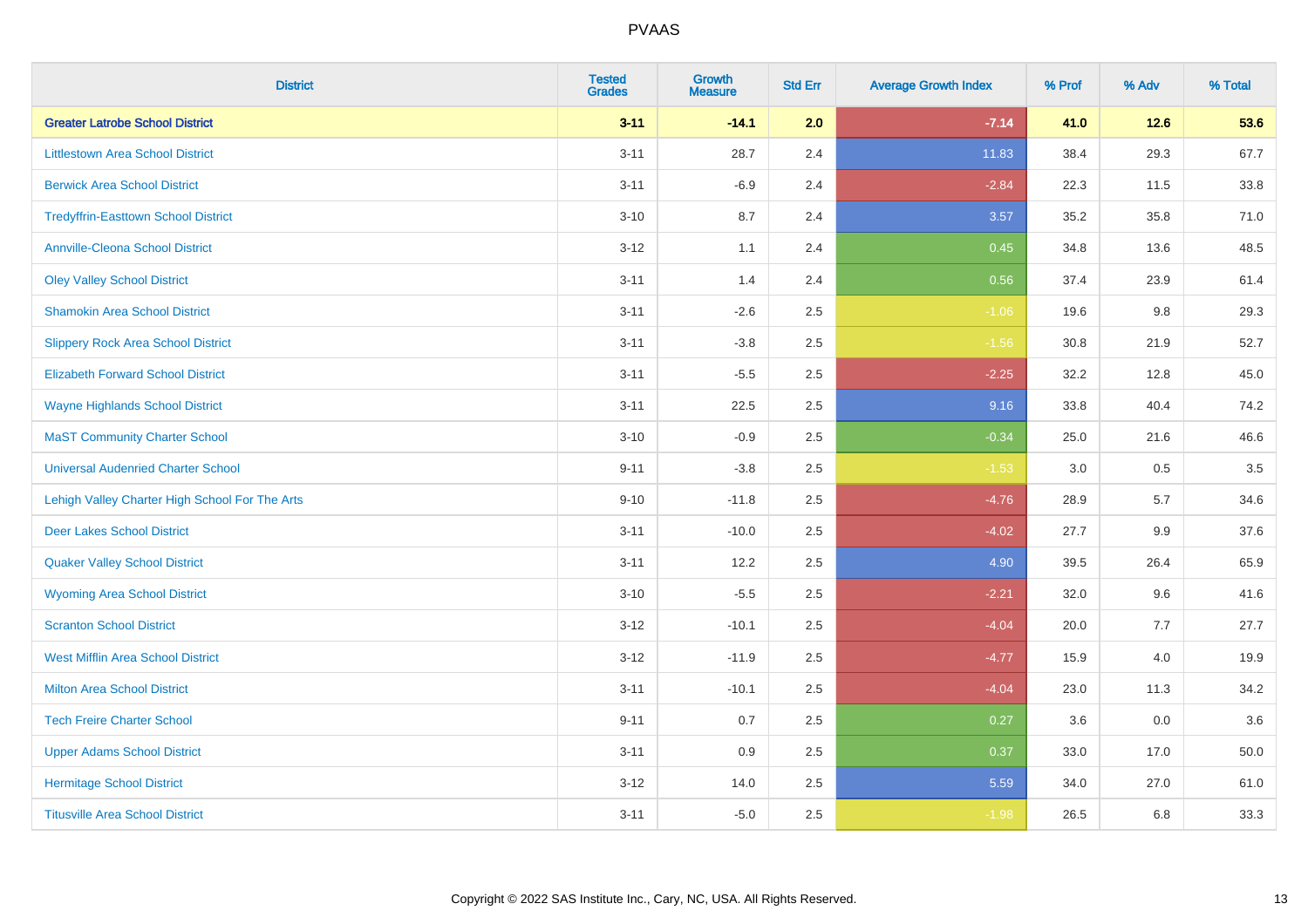| <b>District</b>                                                       | <b>Tested</b><br><b>Grades</b> | <b>Growth</b><br><b>Measure</b> | <b>Std Err</b> | <b>Average Growth Index</b> | % Prof | % Adv | % Total |
|-----------------------------------------------------------------------|--------------------------------|---------------------------------|----------------|-----------------------------|--------|-------|---------|
| <b>Greater Latrobe School District</b>                                | $3 - 11$                       | $-14.1$                         | 2.0            | $-7.14$                     | 41.0   | 12.6  | 53.6    |
| Pen Argyl Area School District                                        | $3 - 12$                       | 12.8                            | 2.5            | 5.10                        | 28.5   | 23.8  | 52.3    |
| Northern Lehigh School District                                       | $3 - 12$                       | 6.1                             | 2.5            | 2.42                        | 21.4   | 18.0  | 39.3    |
| <b>Central Greene School District</b>                                 | $3 - 11$                       | $-0.4$                          | 2.5            | $-0.15$                     | 27.8   | 14.8  | 42.6    |
| <b>Bald Eagle Area School District</b>                                | $3 - 11$                       | 7.6                             | 2.5            | 3.00                        | 31.6   | 15.6  | 47.3    |
| <b>Jersey Shore Area School District</b>                              | $3 - 11$                       | 0.7                             | 2.5            | 0.27                        | 39.3   | 13.6  | 52.9    |
| <b>Forest Hills School District</b>                                   | $3 - 11$                       | 1.8                             | 2.5            | 0.71                        | 28.8   | 10.3  | 39.1    |
| Preparatory Charter School Of Mathematics, Science, Tech, And Careers | $9 - 10$                       | $-5.1$                          | 2.5            | $-2.03$                     | 6.3    | 1.4   | 7.7     |
| Ambridge Area School District                                         | $3 - 12$                       | $-19.4$                         | 2.5            | $-7.64$                     | 23.2   | 5.6   | 28.9    |
| <b>Beaver Area School District</b>                                    | $3 - 10$                       | $-3.0$                          | 2.5            | $-1.16$                     | 25.8   | 27.8  | 53.6    |
| <b>Woodland Hills School District</b>                                 | $3 - 12$                       | $-4.2$                          | 2.5            | $-1.66$                     | 10.1   | 1.4   | 11.5    |
| <b>Innovative Arts Academy Charter School</b>                         | $6 - 11$                       | $-7.2$                          | 2.5            | $-2.83$                     | 2.0    | 0.0   | 2.0     |
| <b>South Park School District</b>                                     | $3 - 11$                       | $-8.8$                          | 2.5            | $-3.46$                     | 28.1   | 17.0  | 45.2    |
| <b>Brandywine Heights Area School District</b>                        | $3 - 11$                       | 5.8                             | 2.6            | 2.27                        | 27.7   | 28.6  | 56.2    |
| <b>Conneaut School District</b>                                       | $3 - 12$                       | $-2.3$                          | 2.6            | $-0.91$                     | 27.4   | 9.7   | 37.1    |
| <b>Midd-West School District</b>                                      | $3 - 11$                       | 3.6                             | 2.6            | 1.42                        | 28.6   | 25.0  | 53.6    |
| Huntingdon Area School District                                       | $3 - 11$                       | 5.8                             | 2.6            | 2.28                        | 27.8   | 17.4  | 45.2    |
| <b>Danville Area School District</b>                                  | $3 - 11$                       | 18.4                            | 2.6            | 7.19                        | 32.0   | 46.1  | 78.1    |
| Perseus House Charter School Of Excellence                            | $6 - 11$                       | $-6.4$                          | 2.6            | $-2.50$                     | 0.9    | 0.0   | 0.9     |
| Northern Tioga School District                                        | $3 - 12$                       | 6.8                             | 2.6            | 2.64                        | 25.0   | 16.9  | 41.9    |
| <b>Girard School District</b>                                         | $3 - 11$                       | $-12.3$                         | 2.6            | $-4.76$                     | 29.7   | 18.9  | 48.6    |
| Philadelphia Electrical & Tech Charter High School                    | $10 - 10$                      | 1.2                             | 2.6            | 0.45                        | 0.9    | 0.0   | 0.9     |
| <b>Central Valley School District</b>                                 | $3 - 10$                       | 4.7                             | 2.6            | 1.83                        | 37.8   | 18.5  | 56.3    |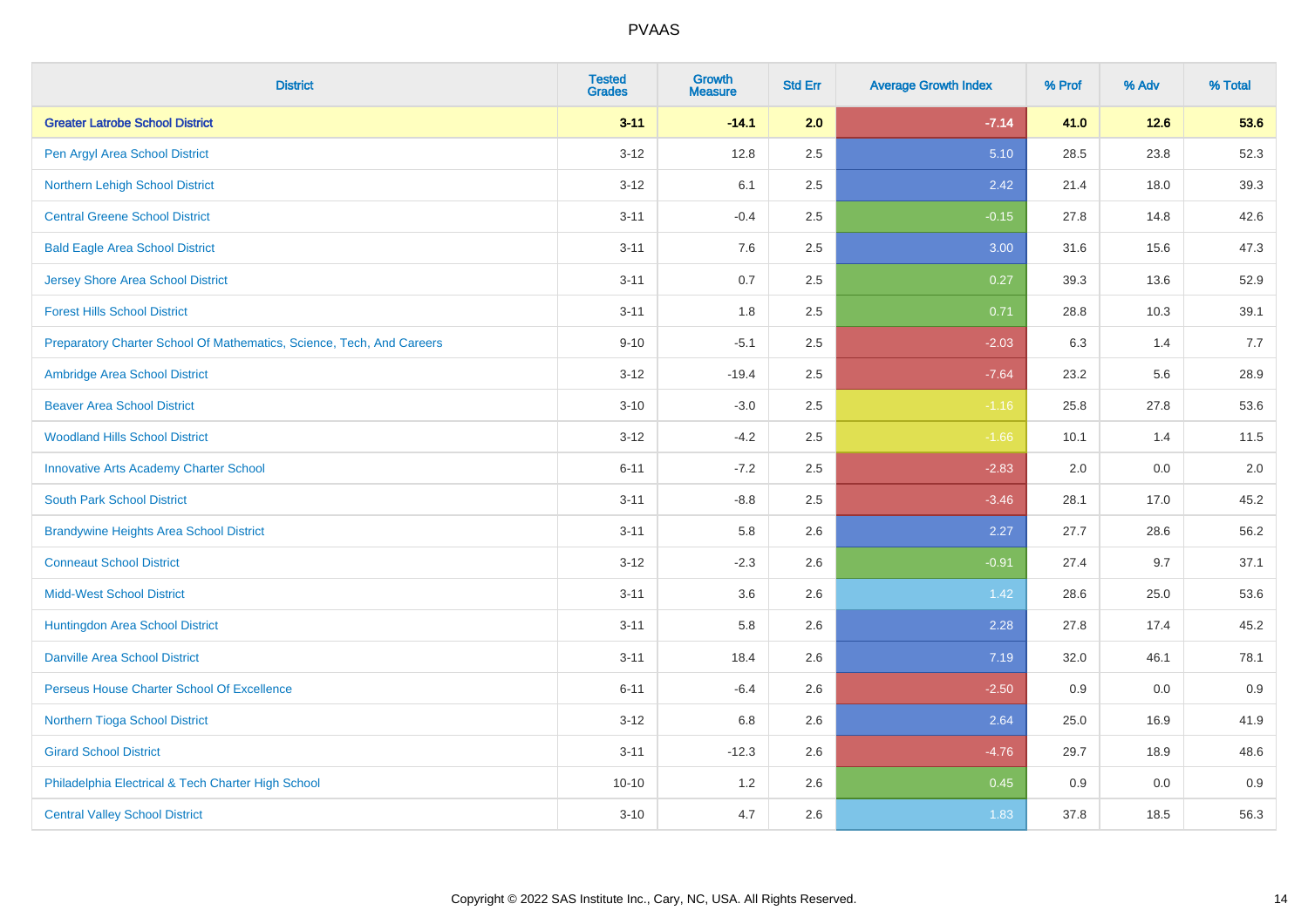| <b>District</b>                                  | <b>Tested</b><br><b>Grades</b> | <b>Growth</b><br><b>Measure</b> | <b>Std Err</b> | <b>Average Growth Index</b> | % Prof | % Adv   | % Total |
|--------------------------------------------------|--------------------------------|---------------------------------|----------------|-----------------------------|--------|---------|---------|
| <b>Greater Latrobe School District</b>           | $3 - 11$                       | $-14.1$                         | 2.0            | $-7.14$                     | 41.0   | $12.6$  | 53.6    |
| <b>Susquenita School District</b>                | $3 - 11$                       | $-5.9$                          | 2.6            | $-2.28$                     | 30.6   | 13.9    | 44.4    |
| <b>Collegium Charter School</b>                  | $3 - 10$                       | 21.2                            | 2.6            | 8.18                        | 25.4   | 16.4    | 41.8    |
| <b>Western Wayne School District</b>             | $3 - 11$                       | 3.6                             | 2.6            | 1.39                        | 30.8   | 16.2    | 47.0    |
| <b>Wyomissing Area School District</b>           | $3 - 12$                       | $-2.4$                          | 2.6            | $-0.92$                     | 25.6   | 28.1    | 53.7    |
| <b>Franklin Area School District</b>             | $3 - 11$                       | $-3.7$                          | 2.6            | $-1.43$                     | 30.5   | 5.9     | 36.4    |
| Community Academy Of Philadelphia Charter School | $3 - 11$                       | 0.1                             | 2.6            | 0.06                        | 9.7    | 2.6     | 12.4    |
| <b>Derry Area School District</b>                | $3 - 11$                       | $-11.8$                         | 2.6            | $-4.53$                     | 34.8   | 6.1     | 40.9    |
| <b>Greater Nanticoke Area School District</b>    | $3 - 12$                       | $-6.8$                          | 2.6            | $-2.58$                     | 15.2   | 8.9     | 24.1    |
| <b>Chester-Upland School District</b>            | $3 - 11$                       | $-3.6$                          | 2.6            | $-1.38$                     | 1.6    | 0.0     | 1.6     |
| <b>Hopewell Area School District</b>             | $3 - 11$                       | 0.8                             | 2.6            | 0.31                        | 34.5   | 12.4    | 46.9    |
| <b>Richland School District</b>                  | $3 - 11$                       | $-6.9$                          | 2.6            | $-2.63$                     | 40.1   | 20.9    | 61.0    |
| Penns Valley Area School District                | $3 - 12$                       | 14.1                            | 2.6            | 5.33                        | 29.6   | 23.3    | 52.9    |
| <b>Montoursville Area School District</b>        | $3 - 12$                       | $-8.4$                          | 2.6            | $-3.17$                     | 38.8   | 18.2    | 57.0    |
| Karns City Area School District                  | $3 - 11$                       | $-7.2$                          | 2.6            | $-2.71$                     | 26.4   | 20.8    | 47.2    |
| <b>Towanda Area School District</b>              | $3 - 11$                       | $-4.0$                          | 2.6            | $-1.52$                     | 24.8   | 9.9     | 34.8    |
| <b>Neshannock Township School District</b>       | $3 - 10$                       | $-12.5$                         | 2.7            | $-4.73$                     | 29.0   | 13.0    | 42.0    |
| Susquehanna Township School District             | $3-12$                         | 3.9                             | 2.7            | 1.45                        | 19.0   | 13.1    | 32.0    |
| Boys Latin Of Philadelphia Charter School        | $6 - 12$                       | $-8.0$                          | 2.7            | $-3.02$                     | 1.4    | $0.0\,$ | 1.4     |
| <b>Riverside School District</b>                 | $3 - 11$                       | $-6.2$                          | 2.7            | $-2.33$                     | 20.8   | 17.0    | 37.7    |
| <b>Palmerton Area School District</b>            | $3 - 11$                       | $-0.9$                          | 2.7            | $-0.34$                     | 34.3   | 14.3    | 48.6    |
| <b>Loyalsock Township School District</b>        | $3-12$                         | 26.7                            | 2.7            | 9.92                        | 36.8   | 35.1    | 71.9    |
| Schuylkill Haven Area School District            | $3 - 11$                       | $-5.3$                          | 2.7            | $-1.96$                     | 22.2   | 11.6    | 33.8    |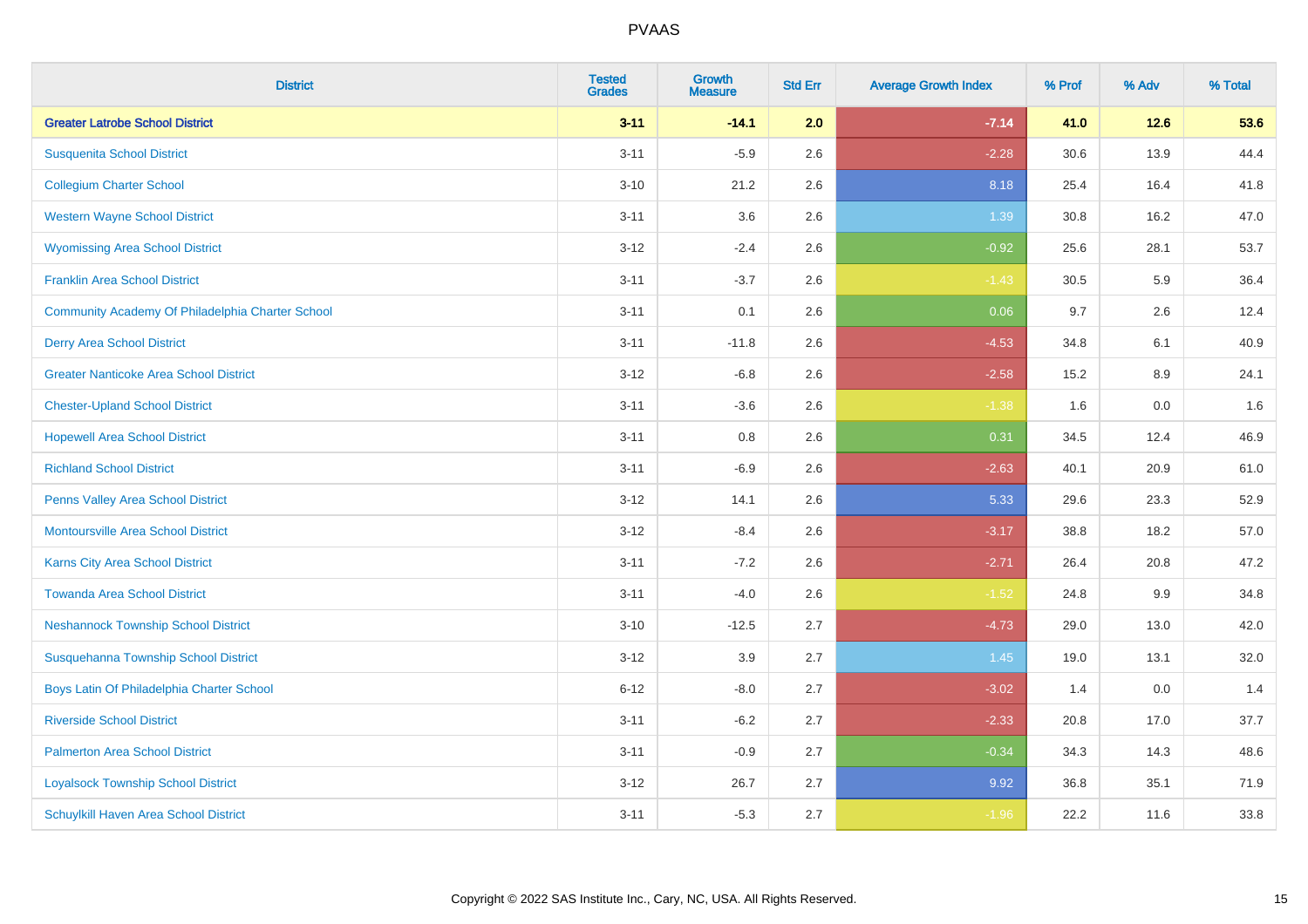| <b>District</b>                                    | <b>Tested</b><br><b>Grades</b> | <b>Growth</b><br><b>Measure</b> | <b>Std Err</b> | <b>Average Growth Index</b> | % Prof | % Adv   | % Total |
|----------------------------------------------------|--------------------------------|---------------------------------|----------------|-----------------------------|--------|---------|---------|
| <b>Greater Latrobe School District</b>             | $3 - 11$                       | $-14.1$                         | 2.0            | $-7.14$                     | 41.0   | $12.6$  | 53.6    |
| <b>Dunmore School District</b>                     | $3 - 11$                       | $-12.2$                         | 2.7            | $-4.51$                     | 15.0   | $5.3\,$ | 20.4    |
| <b>Riverside Beaver County School District</b>     | $3 - 11$                       | $-5.5$                          | 2.7            | $-2.03$                     | 35.8   | 23.2    | 59.0    |
| <b>Punxsutawney Area School District</b>           | $3 - 11$                       | 15.8                            | 2.7            | 5.83                        | 18.6   | 29.0    | 47.6    |
| <b>Mid Valley School District</b>                  | $3 - 10$                       | $-11.1$                         | 2.7            | $-4.07$                     | 28.3   | 8.1     | 36.4    |
| <b>North East School District</b>                  | $3 - 11$                       | $-5.3$                          | 2.7            | $-1.97$                     | 31.7   | 24.8    | 56.4    |
| <b>Yough School District</b>                       | $3 - 10$                       | $-6.2$                          | 2.7            | $-2.27$                     | 28.9   | 8.8     | 37.7    |
| <b>Warrior Run School District</b>                 | $3 - 11$                       | 10.5                            | 2.7            | 3.86                        | 34.1   | 16.8    | 50.9    |
| Philadelphia Academy Charter School                | $3 - 11$                       | $-14.7$                         | 2.7            | $-5.42$                     | 21.6   | 3.9     | 25.5    |
| <b>West York Area School District</b>              | $3 - 12$                       | $-9.8$                          | 2.7            | $-3.57$                     | 21.9   | 10.9    | 32.8    |
| <b>Lincoln Park Performing Arts Charter School</b> | $7 - 11$                       | $-14.9$                         | 2.7            | $-5.45$                     | 39.3   | 8.9     | 48.2    |
| <b>Charleroi School District</b>                   | $3 - 11$                       | $-4.3$                          | 2.7            | $-1.55$                     | 22.2   | 15.9    | 38.1    |
| <b>Hanover Public School District</b>              | $3 - 11$                       | $-12.4$                         | 2.7            | $-4.50$                     | 22.7   | 6.2     | 28.9    |
| <b>Wattsburg Area School District</b>              | $3 - 11$                       | 1.0                             | 2.7            | 0.36                        | 20.4   | 12.4    | 32.7    |
| <b>Lakeland School District</b>                    | $3 - 11$                       | 13.3                            | 2.8            | 4.80                        | 22.2   | 21.2    | 43.4    |
| <b>Montrose Area School District</b>               | $3 - 10$                       | 12.3                            | 2.8            | 4.41                        | 37.8   | 28.9    | 66.7    |
| Lake-Lehman School District                        | $3 - 11$                       | 14.9                            | 2.8            | 5.34                        | 25.8   | 22.5    | 48.3    |
| <b>Mohawk Area School District</b>                 | $3 - 11$                       | $-10.5$                         | 2.8            | $-3.75$                     | 35.1   | 10.6    | 45.7    |
| <b>Kutztown Area School District</b>               | $3 - 12$                       | 9.3                             | 2.8            | 3.34                        | 38.5   | 14.6    | 53.2    |
| Columbia-Montour AVTS                              | $9 - 10$                       | $-7.1$                          | 2.8            | $-2.52$                     | 19.5   | 3.2     | 22.7    |
| <b>Blairsville-Saltsburg School District</b>       | $3 - 11$                       | $-7.5$                          | 2.8            | $-2.67$                     | 20.1   | 8.2     | 28.3    |
| Mastery Charter School - Shoemaker Campus          | $7 - 10$                       | $-2.3$                          | 2.8            | $-0.81$                     | 10.1   | 3.7     | 13.8    |
| <b>Iroquois School District</b>                    | $3 - 11$                       | 13.6                            | 2.8            | 4.83                        | 33.3   | 16.0    | 49.4    |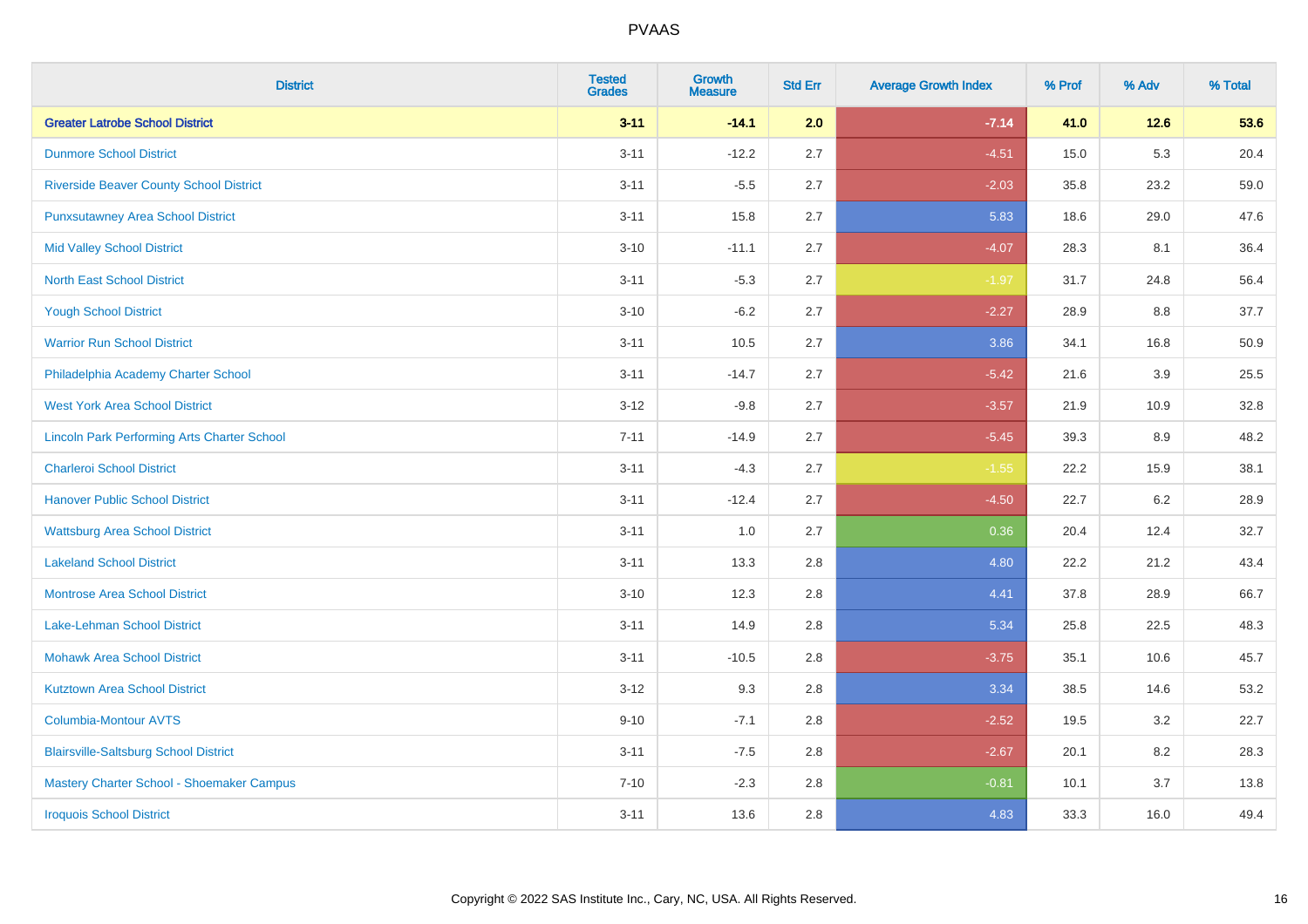| <b>District</b>                              | <b>Tested</b><br><b>Grades</b> | <b>Growth</b><br><b>Measure</b> | <b>Std Err</b> | <b>Average Growth Index</b> | % Prof | % Adv   | % Total |
|----------------------------------------------|--------------------------------|---------------------------------|----------------|-----------------------------|--------|---------|---------|
| <b>Greater Latrobe School District</b>       | $3 - 11$                       | $-14.1$                         | 2.0            | $-7.14$                     | 41.0   | 12.6    | 53.6    |
| Southern Tioga School District               | $3 - 11$                       | $-0.1$                          | 2.8            | $-0.03$                     | 26.3   | 10.3    | 36.6    |
| Catasauqua Area School District              | $3 - 12$                       | $-7.3$                          | 2.8            | $-2.58$                     | 27.1   | 11.2    | 38.3    |
| <b>Bellwood-Antis School District</b>        | $3 - 10$                       | 3.5                             | 2.8            | 1.24                        | 40.9   | 19.4    | 60.2    |
| <b>Mount Union Area School District</b>      | $3 - 10$                       | $-2.5$                          | 2.8            | $-0.89$                     | 19.8   | 5.8     | 25.6    |
| <b>Westmont Hilltop School District</b>      | $3 - 11$                       | $-1.0$                          | 2.8            | $-0.36$                     | 33.3   | 14.7    | 48.0    |
| <b>Big Beaver Falls Area School District</b> | $3 - 11$                       | $-17.9$                         | 2.8            | $-6.27$                     | 9.4    | 2.8     | 12.2    |
| <b>Elk Lake School District</b>              | $3 - 11$                       | $-6.1$                          | 2.9            | $-2.12$                     | 26.3   | 11.6    | 37.9    |
| <b>Kane Area School District</b>             | $3 - 10$                       | 8.8                             | 2.9            | 3.07                        | 31.4   | 19.8    | 51.2    |
| <b>Marion Center Area School District</b>    | $3 - 10$                       | 0.8                             | 2.9            | 0.27                        | 23.3   | 11.1    | 34.4    |
| <b>Canton Area School District</b>           | $3 - 11$                       | 8.4                             | 2.9            | 2.92                        | 13.8   | 23.0    | 36.8    |
| <b>Palisades School District</b>             | $3 - 11$                       | 7.7                             | 2.9            | 2.66                        | 27.8   | 20.3    | 48.1    |
| <b>Moniteau School District</b>              | $3 - 11$                       | $-11.8$                         | 2.9            | $-4.07$                     | 22.6   | $5.0\,$ | 27.6    |
| <b>Chestnut Ridge School District</b>        | $3 - 12$                       | $4.0\,$                         | 2.9            | 1.38                        | 33.2   | 11.0    | 44.2    |
| <b>Cambria Heights School District</b>       | $3 - 10$                       | $-6.2$                          | 2.9            | $-2.11$                     | 25.0   | 13.0    | 38.0    |
| <b>Washington School District</b>            | $3 - 11$                       | $-15.9$                         | 2.9            | $-5.44$                     | 12.9   | 1.7     | 14.7    |
| <b>Bristol Borough School District</b>       | $3 - 12$                       | $-5.9$                          | 2.9            | $-2.00$                     | 27.8   | 3.3     | 31.1    |
| New Hope-Solebury School District            | $3 - 11$                       | 28.8                            | 2.9            | 9.77                        | 31.6   | 50.0    | 81.6    |
| Camp Hill School District                    | $3 - 12$                       | 20.7                            | 2.9            | 7.00                        | 32.3   | 41.4    | 73.7    |
| <b>Apollo-Ridge School District</b>          | $3 - 12$                       | 9.5                             | 3.0            | 3.23                        | 34.0   | 9.4     | 43.4    |
| <b>Greenville Area School District</b>       | $3 - 11$                       | $-13.2$                         | 3.0            | $-4.45$                     | 32.1   | 4.6     | 36.7    |
| Philipsburg-Osceola Area School District     | $3 - 11$                       | 4.1                             | 3.0            | 1.37                        | 22.5   | 16.2    | 38.8    |
| <b>Mcguffey School District</b>              | $3 - 11$                       | $-12.1$                         | 3.0            | $-4.06$                     | 12.8   | 5.9     | 18.6    |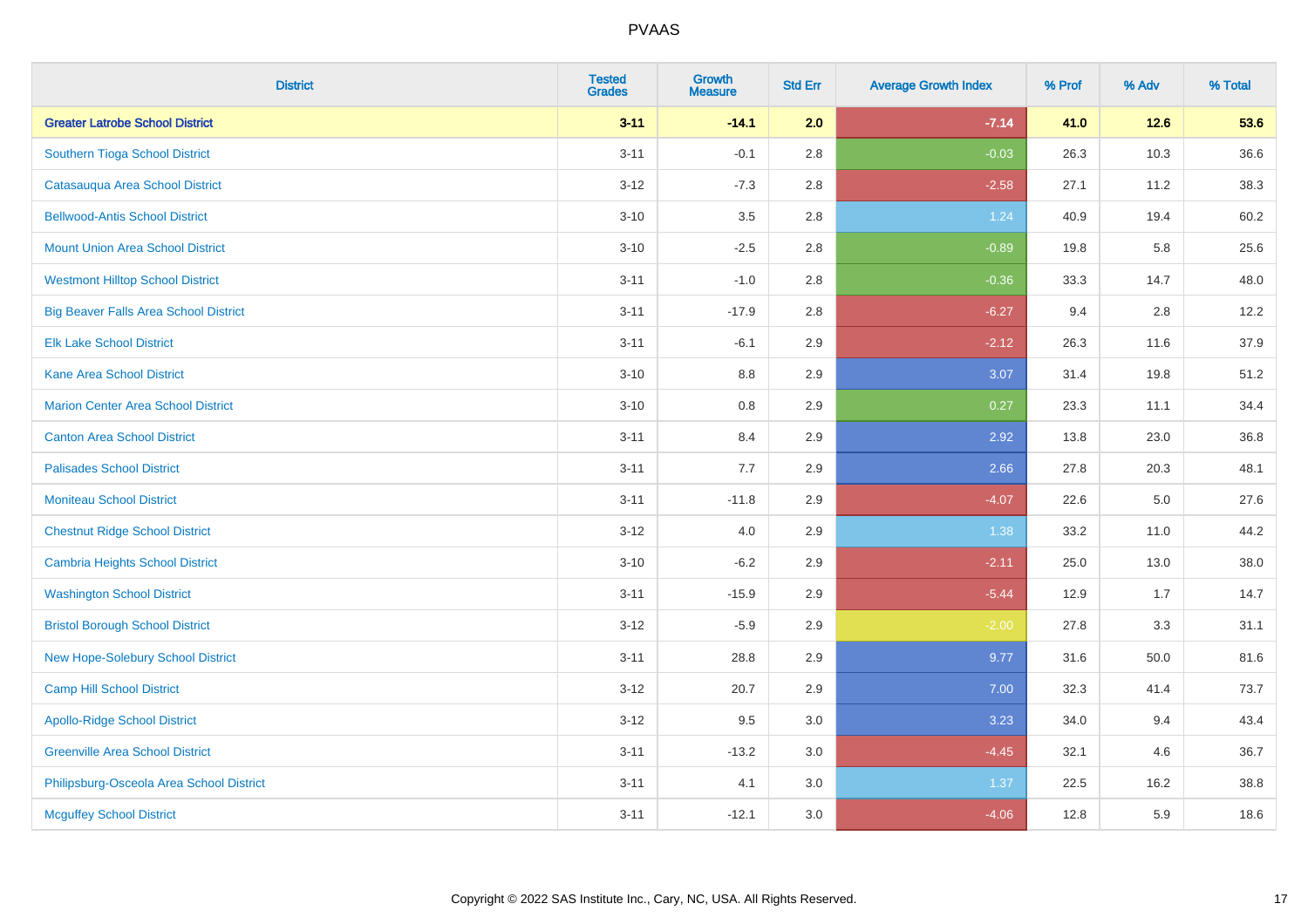| <b>District</b>                                   | <b>Tested</b><br><b>Grades</b> | <b>Growth</b><br><b>Measure</b> | <b>Std Err</b> | <b>Average Growth Index</b> | % Prof | % Adv | % Total |
|---------------------------------------------------|--------------------------------|---------------------------------|----------------|-----------------------------|--------|-------|---------|
| <b>Greater Latrobe School District</b>            | $3 - 11$                       | $-14.1$                         | 2.0            | $-7.14$                     | 41.0   | 12.6  | 53.6    |
| <b>Bentworth School District</b>                  | $3 - 11$                       | 7.0                             | 3.0            | 2.36                        | 26.6   | 17.0  | 43.6    |
| Lehigh Valley Academy Regional Charter School     | $3 - 11$                       | $-5.9$                          | 3.0            | $-1.98$                     | 20.0   | 7.7   | 27.7    |
| Southern Columbia Area School District            | $3 - 11$                       | $-8.5$                          | 3.0            | $-2.83$                     | 30.5   | 12.8  | 43.3    |
| <b>Pine Grove Area School District</b>            | $3 - 11$                       | $-1.1$                          | 3.0            | $-0.36$                     | 29.5   | 14.3  | 43.8    |
| <b>Mastery Charter School - Hardy Williams</b>    | $3 - 11$                       | 6.6                             | 3.0            | 2.21                        | 24.7   | 1.2   | 25.9    |
| <b>Windber Area School District</b>               | $3 - 11$                       | $-11.9$                         | 3.0            | $-3.94$                     | 41.0   | 10.3  | 51.3    |
| <b>Wellsboro Area School District</b>             | $3 - 11$                       | $-6.3$                          | 3.0            | $-2.08$                     | 24.4   | 13.4  | 37.8    |
| <b>MaST Community Charter School II</b>           | $3 - 10$                       | 1.4                             | 3.0            | 0.45                        | 16.1   | 4.6   | 20.7    |
| <b>East Allegheny School District</b>             | $3 - 11$                       | $-6.4$                          | 3.0            | $-2.11$                     | 21.0   | 7.4   | 28.4    |
| <b>Executive Education Academy Charter School</b> | $3 - 10$                       | $-14.6$                         | 3.0            | $-4.81$                     | 8.5    | 1.2   | 9.8     |
| <b>Brentwood Borough School District</b>          | $3 - 11$                       | 1.3                             | 3.0            | 0.44                        | 20.2   | 16.0  | 36.2    |
| <b>Uniontown Area School District</b>             | $3 - 11$                       | $-2.8$                          | 3.1            | $-0.91$                     | 31.7   | 7.3   | 39.0    |
| <b>Carmichaels Area School District</b>           | $3 - 10$                       | $-7.0$                          | 3.1            | $-2.30$                     | 17.8   | 9.6   | 27.4    |
| <b>Freedom Area School District</b>               | $3 - 11$                       | $-6.3$                          | 3.1            | $-2.04$                     | 22.9   | 8.4   | 31.3    |
| <b>Springfield Township School District</b>       | $3 - 11$                       | $-3.9$                          | 3.1            | $-1.27$                     | 37.2   | 30.8  | 68.1    |
| <b>Southmoreland School District</b>              | $3 - 11$                       | $-12.5$                         | 3.1            | $-4.04$                     | 33.3   | 15.5  | 48.8    |
| <b>Avon Grove Charter School</b>                  | $3 - 11$                       | 9.8                             | 3.1            | 3.18                        | 32.4   | 26.0  | 58.4    |
| <b>Mercer Area School District</b>                | $3 - 11$                       | 2.2                             | 3.1            | 0.70                        | 24.4   | 11.8  | 36.2    |
| Maritime Academy Charter School                   | $3 - 10$                       | 13.2                            | 3.1            | 4.29                        | 24.0   | 1.3   | 25.3    |
| <b>KIPP Dubois Charter School</b>                 | $9 - 10$                       | $-3.0$                          | 3.1            | $-0.95$                     | 10.0   | 0.0   | 10.0    |
| <b>Everett Area School District</b>               | $3 - 11$                       | $-1.1$                          | 3.1            | $-0.34$                     | 34.2   | 13.2  | 47.4    |
| South Williamsport Area School District           | $3 - 10$                       | 0.9                             | 3.1            | 0.31                        | 38.4   | 11.6  | 50.0    |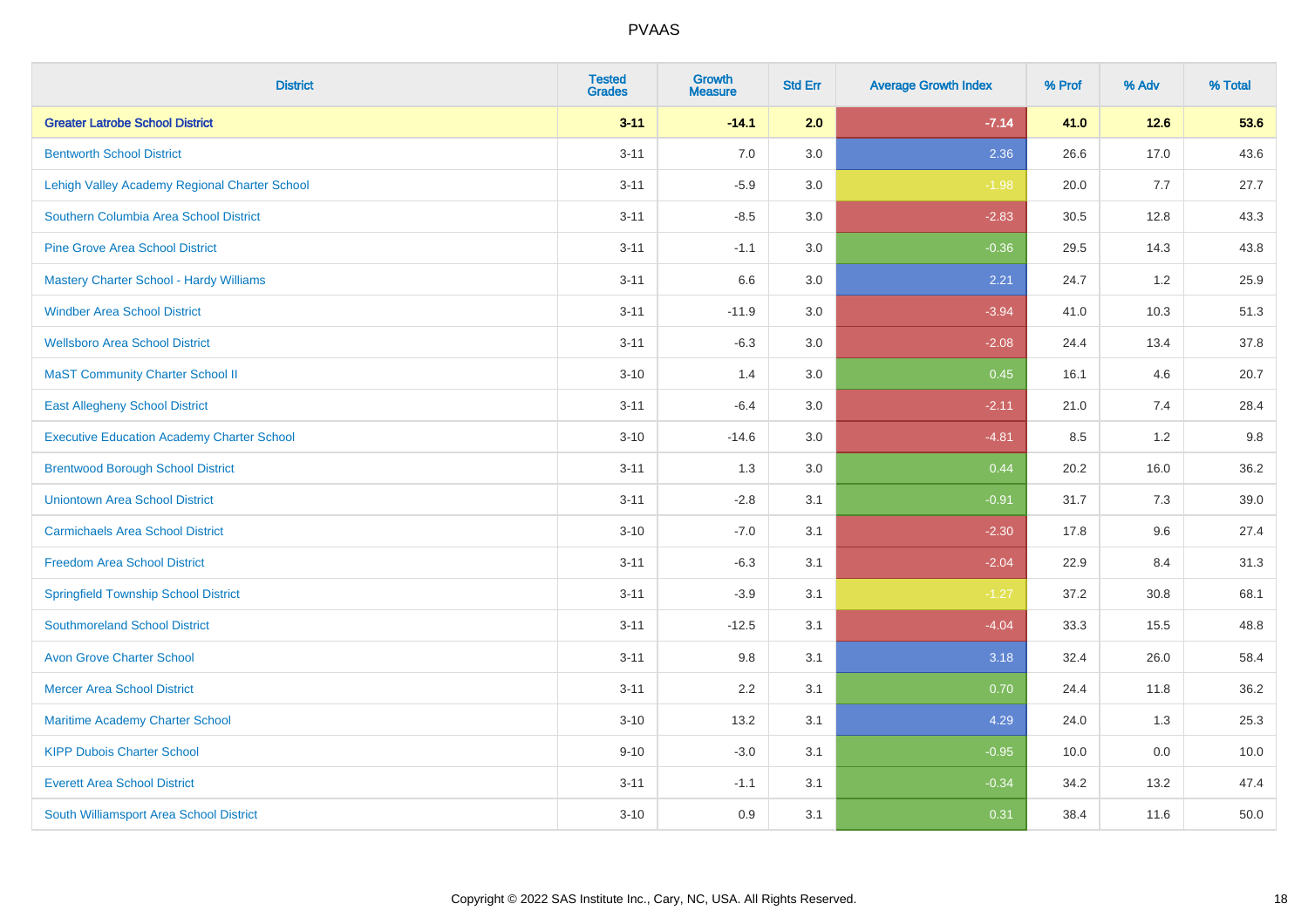| <b>District</b>                                 | <b>Tested</b><br><b>Grades</b> | <b>Growth</b><br><b>Measure</b> | <b>Std Err</b> | <b>Average Growth Index</b> | % Prof | % Adv  | % Total |
|-------------------------------------------------|--------------------------------|---------------------------------|----------------|-----------------------------|--------|--------|---------|
| <b>Greater Latrobe School District</b>          | $3 - 11$                       | $-14.1$                         | 2.0            | $-7.14$                     | 41.0   | $12.6$ | 53.6    |
| <b>Redbank Valley School District</b>           | $3 - 11$                       | $-7.5$                          | 3.1            | $-2.41$                     | 12.4   | 10.6   | 23.1    |
| <b>Cranberry Area School District</b>           | $3 - 12$                       | $-0.9$                          | 3.1            | $-0.29$                     | 25.5   | 9.7    | 35.2    |
| <b>Fort Cherry School District</b>              | $3 - 10$                       | $-0.7$                          | 3.1            | $-0.21$                     | 30.6   | 14.1   | 44.7    |
| <b>Laurel School District</b>                   | $3 - 11$                       | 13.0                            | 3.1            | 4.19                        | 30.3   | 15.7   | 46.1    |
| <b>Brookville Area School District</b>          | $3 - 11$                       | 6.8                             | 3.1            | 2.19                        | 46.1   | 14.6   | 60.7    |
| <b>Old Forge School District</b>                | $3-12$                         | $-11.3$                         | 3.1            | $-3.62$                     | 28.6   | 13.2   | 41.8    |
| <b>Ellwood City Area School District</b>        | $3 - 11$                       | $-12.5$                         | 3.1            | $-4.00$                     | 26.7   | 8.7    | 35.4    |
| Renaissance Academy Charter School              | $3 - 11$                       | $-5.6$                          | 3.1            | $-1.79$                     | 28.4   | 18.5   | 46.9    |
| <b>Pequea Valley School District</b>            | $3 - 11$                       | 18.0                            | 3.1            | 5.74                        | 29.2   | 37.5   | 66.7    |
| South Allegheny School District                 | $3 - 11$                       | $-0.9$                          | 3.1            | $-0.30$                     | 23.8   | 2.5    | 26.2    |
| <b>Ligonier Valley School District</b>          | $3 - 11$                       | $-10.8$                         | 3.1            | $-3.43$                     | 34.1   | 5.8    | 39.9    |
| Jefferson County-Dubois AVTS                    | $9 - 11$                       | $-11.7$                         | 3.1            | $-3.72$                     | 17.6   | 2.8    | 20.4    |
| <b>Mahanoy Area School District</b>             | $3 - 10$                       | $-3.4$                          | 3.1            | $-1.07$                     | 21.4   | 8.6    | 30.0    |
| South Side Area School District                 | $3 - 11$                       | $-0.6$                          | 3.1            | $-0.19$                     | 24.0   | 28.0   | 52.0    |
| <b>Carlynton School District</b>                | $3 - 11$                       | $-2.0$                          | 3.2            | $-0.62$                     | 27.9   | 5.2    | 33.1    |
| <b>Montgomery Area School District</b>          | $3 - 11$                       | $-5.8$                          | 3.2            | $-1.83$                     | 25.0   | 11.5   | 36.5    |
| <b>Central Fulton School District</b>           | $3 - 11$                       | $-13.3$                         | 3.2            | $-4.20$                     | 18.1   | 9.7    | 27.8    |
| <b>Carbondale Area School District</b>          | $3 - 10$                       | $-2.8$                          | 3.2            | $-0.87$                     | 27.5   | 2.9    | 30.4    |
| <b>Sayre Area School District</b>               | $3 - 11$                       | 5.8                             | 3.2            | 1.81                        | 30.3   | 21.0   | 51.3    |
| <b>Eastern Lancaster County School District</b> | $3 - 12$                       | 2.9                             | 3.2            | 0.91                        | 35.2   | 36.4   | 71.6    |
| <b>Carbon Career &amp; Technical Institute</b>  | $9 - 11$                       | $-9.3$                          | 3.2            | $-2.92$                     | 19.6   | 2.2    | 21.7    |
| <b>Octorara Area School District</b>            | $3 - 11$                       | $-7.5$                          | 3.2            | $-2.35$                     | 26.1   | 17.0   | 43.2    |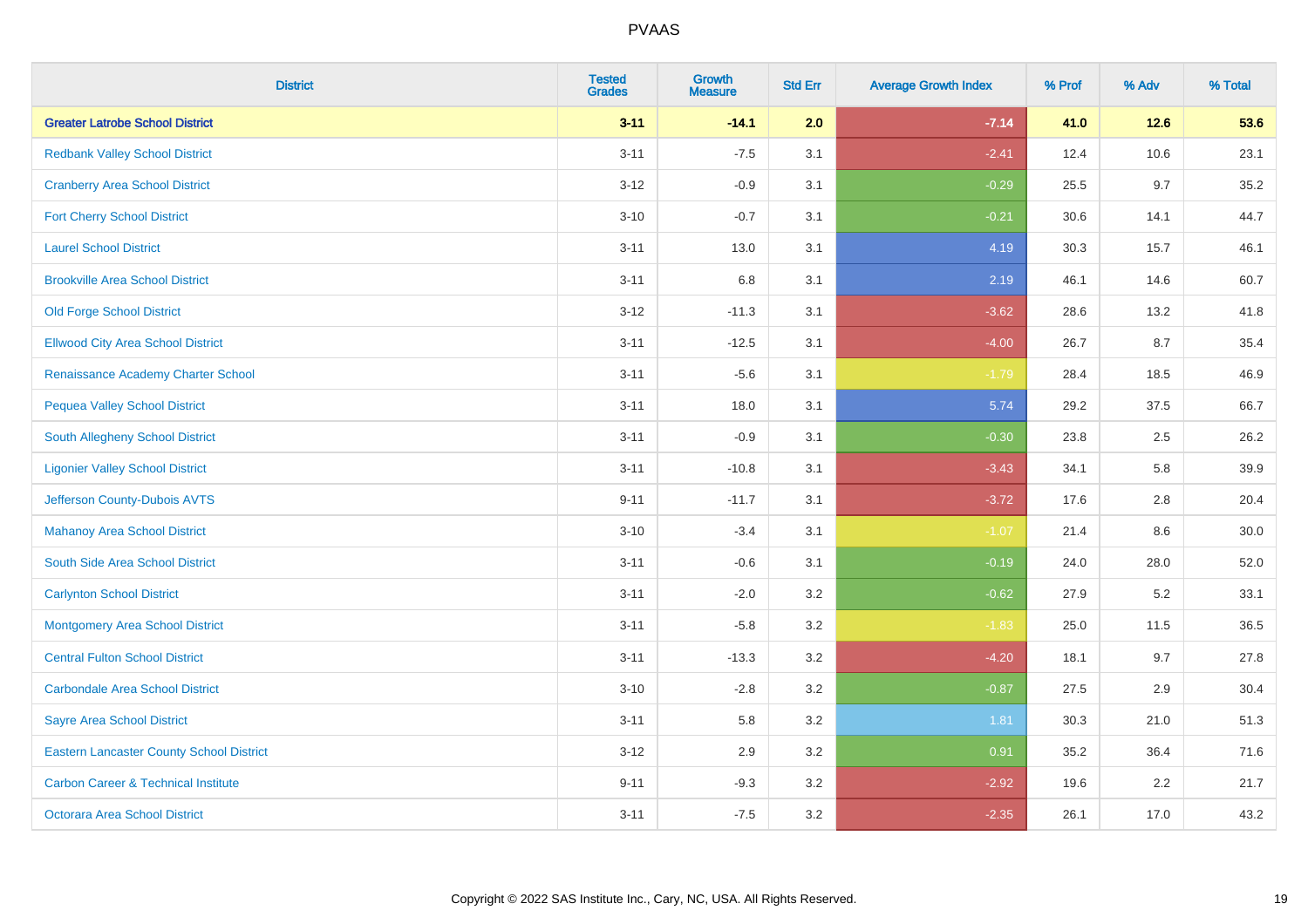| <b>District</b>                                        | <b>Tested</b><br><b>Grades</b> | <b>Growth</b><br><b>Measure</b> | <b>Std Err</b> | <b>Average Growth Index</b> | % Prof | % Adv  | % Total |
|--------------------------------------------------------|--------------------------------|---------------------------------|----------------|-----------------------------|--------|--------|---------|
| <b>Greater Latrobe School District</b>                 | $3 - 11$                       | $-14.1$                         | 2.0            | $-7.14$                     | 41.0   | $12.6$ | 53.6    |
| <b>Wyalusing Area School District</b>                  | $3 - 12$                       | 5.7                             | 3.2            | 1.78                        | 38.6   | 12.9   | 51.4    |
| <b>Steelton-Highspire School District</b>              | $3 - 11$                       | $-5.3$                          | 3.2            | $-1.65$                     | 13.9   | 0.0    | 13.9    |
| <b>Shenango Area School District</b>                   | $3 - 11$                       | 1.7                             | 3.2            | 0.52                        | 41.4   | 13.8   | 55.3    |
| <b>Troy Area School District</b>                       | $3 - 10$                       | $-4.7$                          | 3.2            | $-1.46$                     | 22.8   | 16.5   | 39.2    |
| Juniata Valley School District                         | $3 - 11$                       | 1.6                             | 3.2            | 0.51                        | 23.1   | 9.4    | 32.5    |
| <b>New Brighton Area School District</b>               | $3 - 11$                       | $-2.1$                          | 3.2            | $-0.65$                     | 31.5   | 11.1   | 42.6    |
| New Kensington-Arnold School District                  | $3 - 11$                       | $-5.8$                          | 3.2            | $-1.80$                     | 10.8   | 1.2    | 12.0    |
| <b>Northwestern School District</b>                    | $3 - 11$                       | $-14.6$                         | 3.2            | $-4.51$                     | 32.5   | 13.7   | 46.2    |
| <b>Burgettstown Area School District</b>               | $3 - 11$                       | $-11.2$                         | 3.2            | $-3.46$                     | 16.0   | 2.7    | 18.7    |
| <b>Panther Valley School District</b>                  | $3 - 12$                       | $-13.3$                         | 3.2            | $-4.10$                     | 31.5   | 4.1    | 35.6    |
| Meyersdale Area School District                        | $3 - 11$                       | $-16.1$                         | 3.3            | $-4.94$                     | 20.3   | 5.8    | 26.1    |
| <b>Muncy School District</b>                           | $3 - 11$                       | 6.9                             | 3.3            | 2.12                        | 37.6   | 18.8   | 56.4    |
| <b>Newport School District</b>                         | $3 - 12$                       | 3.8                             | 3.3            | 1.17                        | 38.8   | 10.4   | 49.2    |
| <b>West Branch Area School District</b>                | $3 - 11$                       | 17.0                            | 3.3            | 5.20                        | 47.1   | 19.1   | 66.2    |
| Northern Bedford County School District                | $3 - 11$                       | $-2.3$                          | 3.3            | $-0.69$                     | 26.2   | 16.9   | 43.1    |
| Lackawanna Trail School District                       | $3 - 10$                       | $-11.0$                         | 3.3            | $-3.35$                     | 13.1   | 18.0   | 31.2    |
| Northwest Area School District                         | $3 - 10$                       | $-3.2$                          | 3.3            | $-0.97$                     | 30.4   | 13.0   | 43.5    |
| <b>Westinghouse Arts Academy Charter School</b>        | $9 - 10$                       | $-6.0$                          | 3.3            | $-1.81$                     | 20.2   | 8.9    | 29.1    |
| Propel Charter School - Braddock Hills                 | $3 - 11$                       | $-2.1$                          | 3.3            | $-0.63$                     | 4.8    | 3.2    | 8.1     |
| Wilmington Area School District                        | $3 - 11$                       | 11.1                            | 3.3            | 3.37                        | 29.8   | 26.2   | 56.0    |
| <b>North Star School District</b>                      | $3 - 11$                       | 1.1                             | 3.3            | 0.34                        | 26.2   | 20.0   | 46.2    |
| <b>Chester Charter Scholars Academy Charter School</b> | $3 - 12$                       | $-6.2$                          | 3.3            | $-1.88$                     | 2.2    | 0.0    | 2.2     |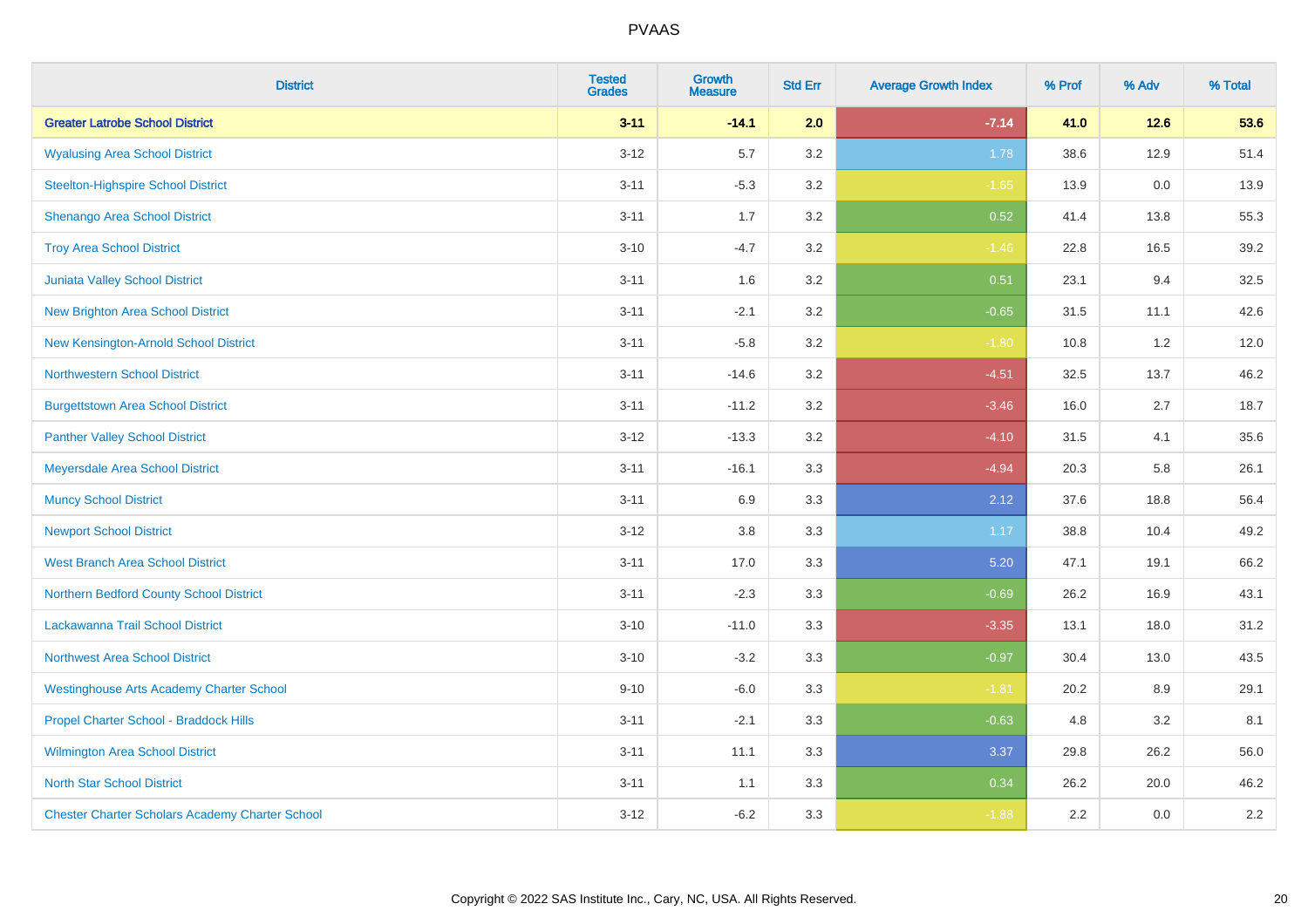| <b>District</b>                               | <b>Tested</b><br><b>Grades</b> | Growth<br><b>Measure</b> | <b>Std Err</b> | <b>Average Growth Index</b> | % Prof | % Adv   | % Total |
|-----------------------------------------------|--------------------------------|--------------------------|----------------|-----------------------------|--------|---------|---------|
| <b>Greater Latrobe School District</b>        | $3 - 11$                       | $-14.1$                  | 2.0            | $-7.14$                     | 41.0   | $12.6$  | 53.6    |
| <b>Burrell School District</b>                | $3 - 11$                       | $-1.5$                   | 3.3            | $-0.44$                     | 27.8   | 17.7    | 45.6    |
| <b>Tacony Academy Charter School</b>          | $3 - 11$                       | $-12.9$                  | 3.3            | $-3.90$                     | 8.6    | 1.4     | 10.0    |
| <b>Tussey Mountain School District</b>        | $3 - 12$                       | $-13.0$                  | 3.3            | $-3.93$                     | 11.1   | 3.2     | 14.3    |
| <b>Portage Area School District</b>           | $3 - 10$                       | $-0.5$                   | 3.3            | $-0.14$                     | 27.0   | 20.6    | 47.6    |
| <b>Purchase Line School District</b>          | $3 - 12$                       | 4.3                      | 3.3            | 1.30                        | 32.3   | 9.0     | 41.4    |
| <b>United School District</b>                 | $3 - 11$                       | 6.3                      | 3.3            | 1.89                        | 38.8   | 16.3    | 55.0    |
| <b>Union City Area School District</b>        | $3 - 12$                       | $-8.7$                   | 3.3            | $-2.59$                     | 29.7   | 10.9    | 40.6    |
| <b>Steel Valley School District</b>           | $3 - 11$                       | 11.1                     | 3.3            | 3.33                        | 34.8   | 10.1    | 44.9    |
| Pennsylvania Virtual Charter School           | $3 - 11$                       | 4.4                      | 3.4            | 1.31                        | 29.8   | 21.2    | 51.0    |
| Jeannette City School District                | $3 - 11$                       | $-0.7$                   | 3.4            | $-0.20$                     | 26.8   | 4.1     | 30.9    |
| <b>Northern Cambria School District</b>       | $3 - 11$                       | $-0.3$                   | 3.4            | $-0.09$                     | 26.5   | 1.2     | 27.7    |
| <b>Mountain View School District</b>          | $3 - 11$                       | 24.2                     | 3.4            | $7.20$                      | 45.8   | 37.3    | 83.0    |
| Southern Huntingdon County School District    | $3 - 11$                       | $-5.9$                   | 3.4            | $-1.76$                     | 32.8   | 4.9     | 37.7    |
| <b>Minersville Area School District</b>       | $3 - 11$                       | $-2.9$                   | 3.4            | $-0.86$                     | 27.4   | 9.7     | 37.1    |
| Pennsylvania Distance Learning Charter School | $3 - 12$                       | 6.8                      | 3.4            | 1.99                        | 19.8   | $6.2\,$ | 25.9    |
| <b>Multicultural Academy Charter School</b>   | $9 - 11$                       | 6.0                      | 3.4            | 1.77                        | 12.3   | 0.0     | 12.3    |
| Millersburg Area School District              | $3 - 11$                       | $-6.6$                   | 3.4            | $-1.92$                     | 24.1   | 10.3    | 34.5    |
| <b>Belmont Charter School</b>                 | $3 - 10$                       | 2.2                      | 3.4            | 0.64                        | 5.3    | 1.8     | $7.0$   |
| <b>Coudersport Area School District</b>       | $3 - 11$                       | 14.8                     | 3.4            | 4.33                        | 34.7   | 28.0    | 62.7    |
| <b>Frazier School District</b>                | $3 - 11$                       | $-18.9$                  | 3.4            | $-5.49$                     | 18.3   | 1.4     | 19.7    |
| <b>Bloomsburg Area School District</b>        | $3 - 10$                       | 4.3                      | 3.4            | 1.26                        | 36.5   | 20.6    | 57.1    |
| <b>Northgate School District</b>              | $3 - 11$                       | $-3.0$                   | 3.4            | $-0.85$                     | 35.6   | 6.8     | 42.4    |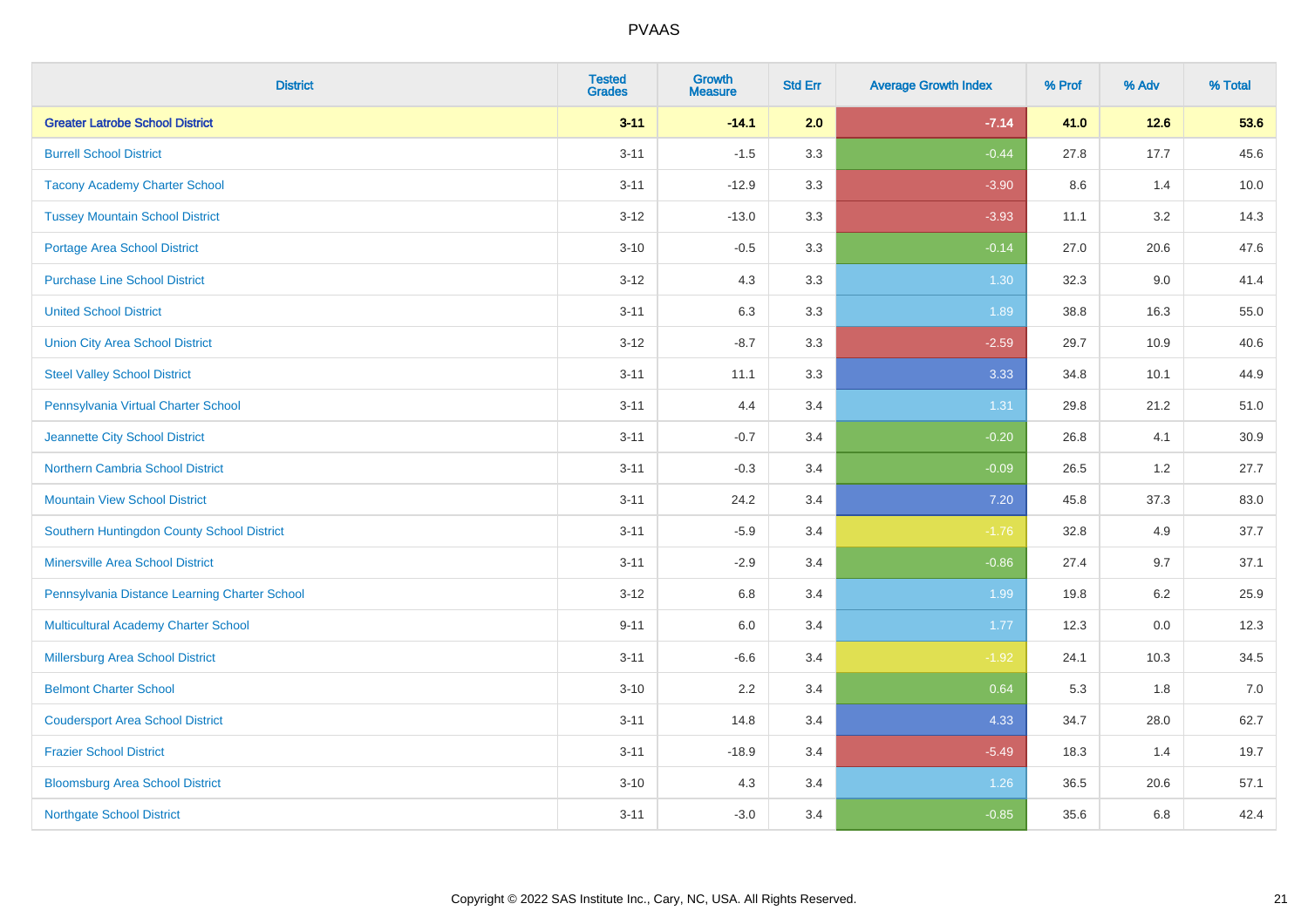| <b>District</b>                            | <b>Tested</b><br><b>Grades</b> | <b>Growth</b><br><b>Measure</b> | <b>Std Err</b> | <b>Average Growth Index</b> | % Prof | % Adv | % Total |
|--------------------------------------------|--------------------------------|---------------------------------|----------------|-----------------------------|--------|-------|---------|
| <b>Greater Latrobe School District</b>     | $3 - 11$                       | $-14.1$                         | 2.0            | $-7.14$                     | 41.0   | 12.6  | 53.6    |
| <b>Chartiers-Houston School District</b>   | $3 - 10$                       | $-16.5$                         | 3.5            | $-4.79$                     | 26.3   | 6.6   | 32.9    |
| <b>Southeast Delco School District</b>     | $3 - 10$                       | 3.9                             | 3.5            | 1.12                        | 18.6   | 3.4   | 22.0    |
| <b>Homer-Center School District</b>        | $3 - 11$                       | $8.8\,$                         | 3.5            | 2.53                        | 38.0   | 17.7  | 55.8    |
| <b>Reynolds School District</b>            | $3 - 10$                       | $-3.0$                          | 3.5            | $-0.87$                     | 27.3   | 9.1   | 36.4    |
| <b>Sto-Rox School District</b>             | $3 - 10$                       | $-7.0$                          | 3.5            | $-1.99$                     | 3.2    | 0.0   | 3.2     |
| <b>Otto-Eldred School District</b>         | $3 - 11$                       | $-0.5$                          | 3.5            | $-0.13$                     | 35.8   | 10.5  | 46.3    |
| Conemaugh Township Area School District    | $3 - 12$                       | 4.8                             | 3.5            | 1.39                        | 30.9   | 27.8  | 58.8    |
| <b>Glendale School District</b>            | $3 - 10$                       | 7.9                             | 3.5            | 2.25                        | 42.6   | 9.3   | 51.8    |
| <b>Lakeview School District</b>            | $3 - 11$                       | $-1.9$                          | 3.5            | $-0.53$                     | 41.5   | 12.3  | 53.8    |
| <b>West Middlesex Area School District</b> | $3 - 10$                       | $-7.4$                          | 3.5            | $-2.11$                     | 32.0   | 9.6   | 41.6    |
| <b>Brockway Area School District</b>       | $3 - 11$                       | $-0.4$                          | 3.5            | $-0.11$                     | 41.2   | 13.8  | 55.0    |
| <b>Shenandoah Valley School District</b>   | $3 - 11$                       | $-4.5$                          | 3.5            | $-1.29$                     | 14.3   | 0.0   | 14.3    |
| <b>Penns Manor Area School District</b>    | $3 - 12$                       | $-1.9$                          | 3.5            | $-0.55$                     | 24.2   | 3.8   | 28.0    |
| <b>Halifax Area School District</b>        | $3 - 11$                       | 5.8                             | 3.5            | 1.64                        | 32.1   | 18.9  | 50.9    |
| <b>Bethlehem-Center School District</b>    | $3 - 10$                       | 2.1                             | 3.5            | 0.59                        | 32.3   | 4.6   | 36.9    |
| <b>School Lane Charter School</b>          | $3 - 11$                       | 2.6                             | 3.6            | 0.72                        | 23.1   | 18.7  | 41.8    |
| <b>Reach Cyber Charter School</b>          | $3 - 11$                       | 1.4                             | 3.6            | 0.40                        | 32.9   | 15.2  | 48.1    |
| <b>Salisbury Township School District</b>  | $3 - 11$                       | 5.8                             | 3.6            | 1.62                        | 24.4   | 12.6  | 37.0    |
| <b>Fairfield Area School District</b>      | $3 - 11$                       | $-0.5$                          | 3.6            | $-0.13$                     | 43.9   | 6.1   | 50.0    |
| <b>Greenwood School District</b>           | $3 - 11$                       | 11.3                            | 3.6            | 3.14                        | 31.2   | 32.8  | 63.9    |
| <b>Achievement House Charter School</b>    | $7 - 11$                       | $-8.2$                          | 3.6            | $-2.28$                     | 16.7   | 2.8   | 19.4    |
| <b>Aliquippa School District</b>           | $3 - 11$                       | $-20.0$                         | 3.6            | $-5.54$                     | 1.7    | 0.0   | 1.7     |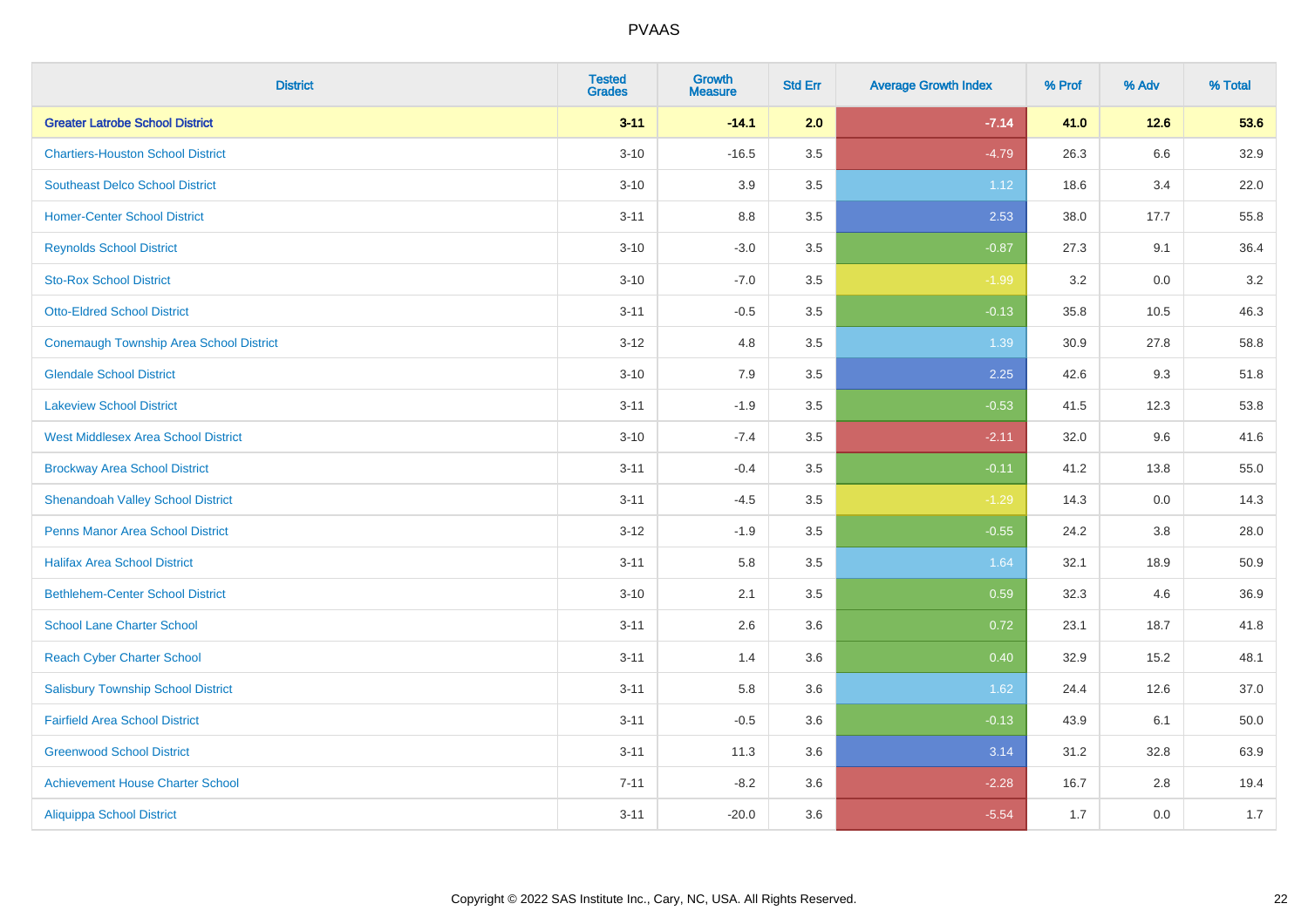| <b>District</b>                                   | <b>Tested</b><br><b>Grades</b> | Growth<br><b>Measure</b> | <b>Std Err</b> | <b>Average Growth Index</b> | % Prof | % Adv  | % Total |
|---------------------------------------------------|--------------------------------|--------------------------|----------------|-----------------------------|--------|--------|---------|
| <b>Greater Latrobe School District</b>            | $3 - 11$                       | $-14.1$                  | 2.0            | $-7.14$                     | 41.0   | $12.6$ | 53.6    |
| <b>Forest City Regional School District</b>       | $3 - 12$                       | $-1.2$                   | 3.6            | $-0.33$                     | 26.5   | 8.2    | 34.7    |
| <b>Propel Charter School-Montour</b>              | $3 - 10$                       | $-3.4$                   | 3.6            | $-0.93$                     | 7.7    | 0.0    | 7.7     |
| <b>Clarion-Limestone Area School District</b>     | $3 - 12$                       | $-10.0$                  | 3.6            | $-2.76$                     | 28.3   | 20.0   | 48.3    |
| <b>Columbia Borough School District</b>           | $3 - 12$                       | $-1.1$                   | 3.6            | $-0.31$                     | 17.2   | 1.7    | 19.0    |
| <b>Sharpsville Area School District</b>           | $3 - 11$                       | $3.8\,$                  | 3.7            | 1.04                        | 41.1   | 23.2   | 64.3    |
| <b>Lawrence County CTC</b>                        | $10 - 11$                      | $-9.8$                   | 3.7            | $-2.68$                     | 7.3    | 0.0    | 7.3     |
| <b>Sugar Valley Rural Charter School</b>          | $3 - 11$                       | $-3.6$                   | 3.7            | $-0.98$                     | 10.3   | 0.0    | 10.3    |
| <b>Clarion Area School District</b>               | $3 - 11$                       | 3.2                      | 3.7            | 0.88                        | 31.7   | 13.3   | 45.0    |
| <b>Blue Ridge School District</b>                 | $3 - 11$                       | 8.3                      | 3.7            | 2.24                        | 29.6   | 9.3    | 38.9    |
| <b>North Pocono School District</b>               | $3 - 11$                       | 13.1                     | 3.7            | 3.54                        | 31.4   | 33.3   | 64.7    |
| <b>Union School District</b>                      | $3 - 12$                       | 2.5                      | 3.7            | 0.69                        | 17.9   | 10.4   | 28.4    |
| <b>Antietam School District</b>                   | $3 - 10$                       | $-9.5$                   | 3.7            | $-2.57$                     | 20.9   | 1.5    | 22.4    |
| Lincoln Leadership Academy Charter School         | $3 - 12$                       | $-7.4$                   | 3.7            | $-1.99$                     | 6.4    | 2.1    | 8.5     |
| Morrisville Borough School District               | $3 - 11$                       | $-13.1$                  | 3.7            | $-3.52$                     | 4.9    | 1.6    | 6.6     |
| <b>Environmental Charter School At Frick Park</b> | $3-9$                          | $-6.2$                   | 3.7            | $-1.67$                     | 25.9   | 3.4    | 29.3    |
| <b>Northeast Bradford School District</b>         | $3 - 10$                       | $-5.0$                   | 3.7            | $-1.35$                     | 30.6   | 4.8    | 35.5    |
| <b>Clearfield Area School District</b>            | $3 - 10$                       | $-1.3$                   | 3.7            | $-0.34$                     | 43.9   | 24.6   | 68.4    |
| <b>Williams Valley School District</b>            | $3 - 11$                       | 2.6                      | 3.7            | 0.69                        | 17.0   | 5.1    | 22.0    |
| <b>Port Allegany School District</b>              | $3 - 11$                       | 6.5                      | 3.7            | 1.74                        | 26.4   | 11.3   | 37.7    |
| <b>Brownsville Area School District</b>           | $3 - 12$                       | 3.9                      | 3.8            | 1.04                        | 22.0   | 8.5    | 30.5    |
| <b>Union Area School District</b>                 | $3 - 11$                       | $-6.5$                   | 3.8            | $-1.70$                     | 30.6   | 12.2   | 42.9    |
| <b>Susquehanna Community School District</b>      | $3 - 11$                       | $-4.5$                   | 3.8            | $-1.19$                     | 31.9   | 8.8    | 40.7    |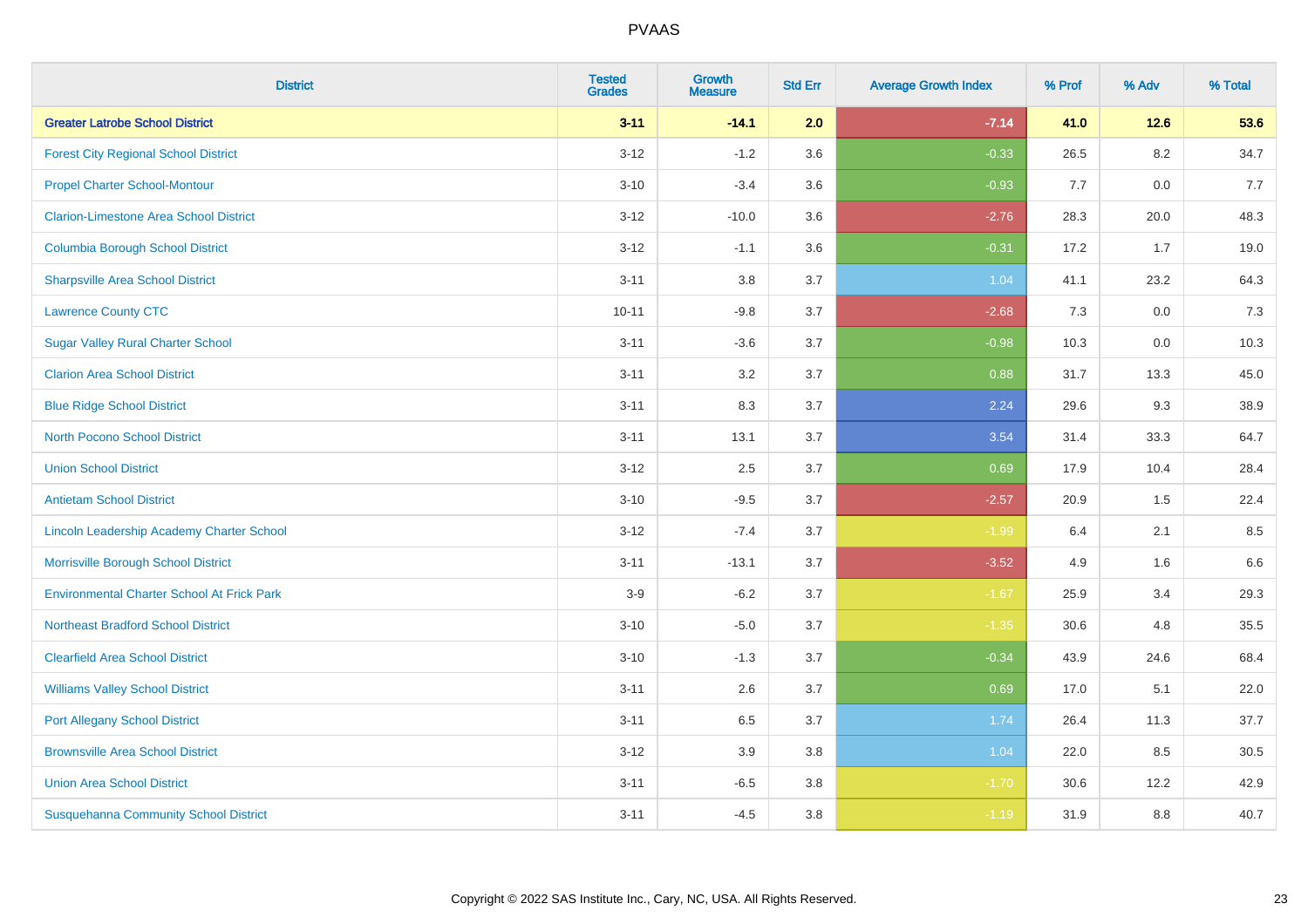| <b>District</b>                              | <b>Tested</b><br><b>Grades</b> | <b>Growth</b><br><b>Measure</b> | <b>Std Err</b> | <b>Average Growth Index</b> | % Prof | % Adv   | % Total |
|----------------------------------------------|--------------------------------|---------------------------------|----------------|-----------------------------|--------|---------|---------|
| <b>Greater Latrobe School District</b>       | $3 - 11$                       | $-14.1$                         | 2.0            | $-7.14$                     | 41.0   | $12.6$  | 53.6    |
| <b>Smethport Area School District</b>        | $3 - 12$                       | 5.8                             | 3.8            | 1.52                        | 24.6   | 20.0    | 44.6    |
| Jefferson-Morgan School District             | $3 - 10$                       | $-12.0$                         | 3.9            | $-3.09$                     | 28.6   | 6.1     | 34.7    |
| <b>West Greene School District</b>           | $3 - 11$                       | $-8.1$                          | 3.9            | $-2.08$                     | 31.0   | 11.9    | 42.9    |
| <b>Allegheny Valley School District</b>      | $3 - 11$                       | $-1.9$                          | 3.9            | $-0.48$                     | 31.8   | 11.4    | 43.2    |
| <b>Line Mountain School District</b>         | $3 - 11$                       | 11.7                            | 3.9            | 3.01                        | 40.4   | 42.3    | 82.7    |
| Johnsonburg Area School District             | $3 - 11$                       | 5.0                             | 3.9            | 1.27                        | 35.5   | 11.8    | 47.4    |
| <b>Tri-Valley School District</b>            | $3 - 10$                       | $-2.7$                          | 3.9            | $-0.69$                     | 31.0   | 9.5     | 40.5    |
| <b>West Side CTC</b>                         | $9 - 10$                       | $-32.0$                         | 3.9            | $-8.16$                     | 5.9    | 0.0     | 5.9     |
| <b>Leechburg Area School District</b>        | $3 - 11$                       | 7.0                             | 3.9            | 1.79                        | 37.7   | 4.9     | 42.6    |
| <b>Rochester Area School District</b>        | $3 - 11$                       | $-5.7$                          | 3.9            | $-1.45$                     | 14.9   | 2.1     | 17.0    |
| <b>Propel Charter School-Homestead</b>       | $3 - 11$                       | $-5.0$                          | 3.9            | $-1.27$                     | 7.3    | 0.0     | 7.3     |
| <b>Blacklick Valley School District</b>      | $3 - 11$                       | $-0.9$                          | 3.9            | $-0.23$                     | 7.7    | 7.7     | 15.4    |
| <b>Riverview School District</b>             | $3 - 11$                       | $-13.0$                         | $4.0\,$        | $-3.29$                     | 43.1   | $7.8\,$ | 51.0    |
| <b>Shade-Central City School District</b>    | $3 - 11$                       | $-14.6$                         | 4.0            | $-3.68$                     | 9.6    | 0.0     | 9.6     |
| <b>Southern Fulton School District</b>       | $3 - 11$                       | $-5.1$                          | $4.0\,$        | $-1.29$                     | 21.7   | 13.0    | 34.8    |
| <b>Berlin Brothersvalley School District</b> | $3 - 11$                       | 19.6                            | 4.0            | 4.93                        | 28.3   | 41.3    | 69.6    |
| <b>Ridgway Area School District</b>          | $3 - 11$                       | $-6.1$                          | 4.0            | $-1.53$                     | 42.2   | 15.6    | 57.8    |
| <b>Weatherly Area School District</b>        | $3 - 11$                       | $-5.8$                          | $4.0\,$        | $-1.44$                     | 32.1   | $8.9\,$ | 41.1    |
| <b>Benton Area School District</b>           | $3 - 10$                       | 8.1                             | $4.0\,$        | 2.01                        | 35.7   | 28.6    | 64.3    |
| Allegheny-Clarion Valley School District     | $3 - 10$                       | 12.3                            | 4.1            | 3.03                        | 33.3   | 19.0    | 52.4    |
| <b>Conemaugh Valley School District</b>      | $3 - 12$                       | $-6.3$                          | 4.1            | $-1.54$                     | 23.7   | 5.1     | 28.8    |
| Jamestown Area School District               | $3 - 11$                       | $-9.5$                          | 4.1            | $-2.33$                     | 41.5   | 4.9     | 46.3    |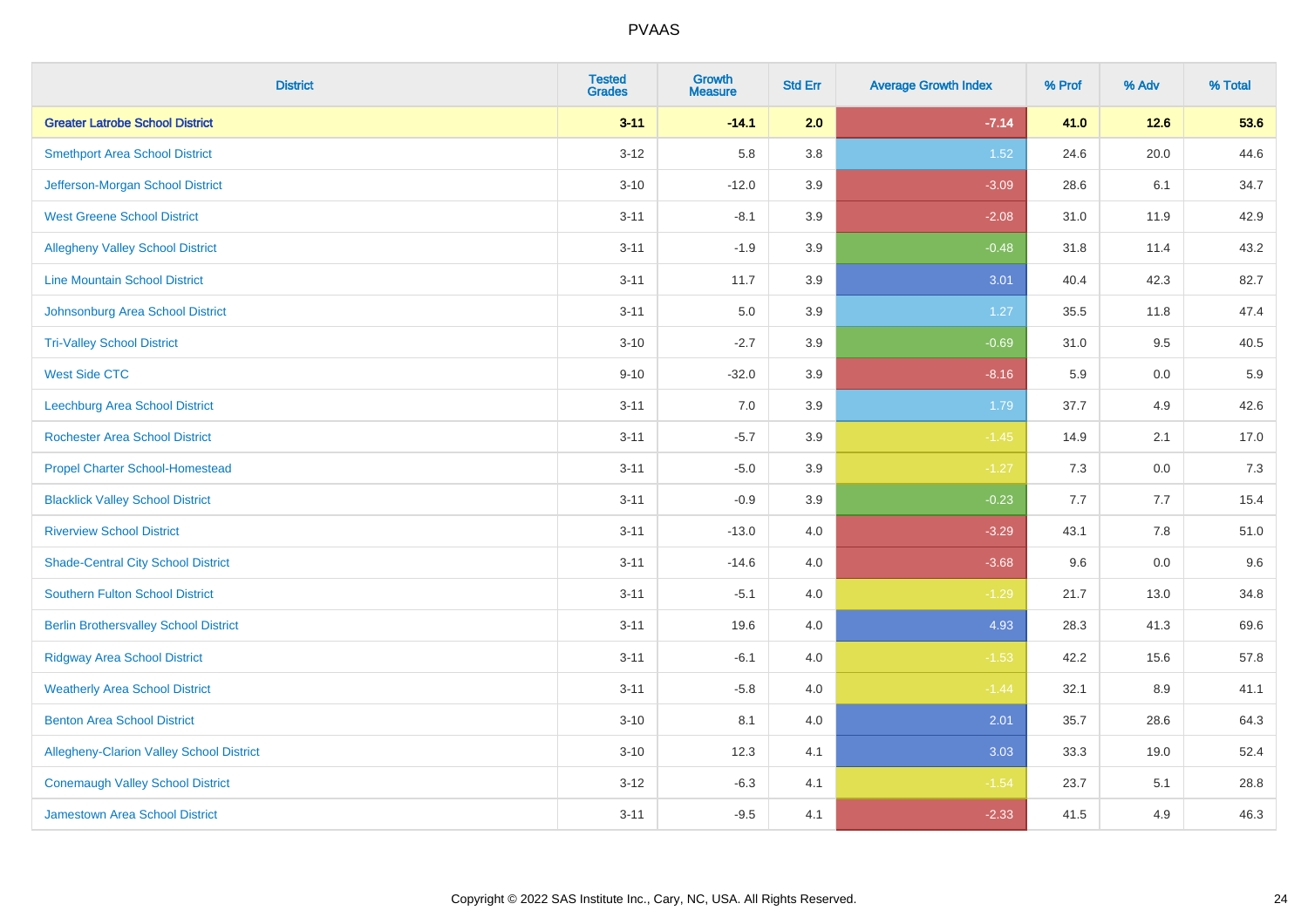| <b>District</b>                                 | <b>Tested</b><br><b>Grades</b> | Growth<br><b>Measure</b> | <b>Std Err</b> | <b>Average Growth Index</b> | % Prof | % Adv  | % Total |
|-------------------------------------------------|--------------------------------|--------------------------|----------------|-----------------------------|--------|--------|---------|
| <b>Greater Latrobe School District</b>          | $3 - 11$                       | $-14.1$                  | 2.0            | $-7.14$                     | 41.0   | $12.6$ | 53.6    |
| <b>Williamsburg Community School District</b>   | $3 - 11$                       | $-16.9$                  | 4.1            | $-4.14$                     | 22.4   | 0.0    | 22.4    |
| <b>Jenkintown School District</b>               | $3 - 11$                       | $-7.9$                   | 4.1            | $-1.92$                     | 34.1   | 27.3   | 61.4    |
| North Clarion County School District            | $3 - 12$                       | 3.4                      | 4.1            | 0.83                        | 45.0   | 18.8   | 63.8    |
| <b>Roberto Clemente Charter School</b>          | $3 - 12$                       | $-3.3$                   | 4.1            | $-0.79$                     | 22.7   | 4.6    | 27.3    |
| <b>Ferndale Area School District</b>            | $3 - 10$                       | $-1.1$                   | 4.1            | $-0.27$                     | 21.0   | 7.9    | 29.0    |
| <b>Chichester School District</b>               | $3 - 11$                       | $-1.8$                   | 4.2            | $-0.44$                     | 40.0   | 14.0   | 54.0    |
| <b>Farrell Area School District</b>             | $3 - 11$                       | $-1.9$                   | 4.2            | $-0.44$                     | 9.3    | 11.6   | 20.9    |
| <b>Western Beaver County School District</b>    | $3 - 11$                       | $-9.3$                   | 4.2            | $-2.20$                     | 45.1   | 3.9    | 49.0    |
| <b>Mastery Charter School - Pickett Campus</b>  | $6 - 10$                       | 2.7                      | 4.2            | 0.65                        | 20.6   | 0.0    | 20.6    |
| Dr Robert Ketterer Charter School Inc           | $6 - 12$                       | 7.1                      | 4.3            | 1.66                        | 7.3    | 1.7    | 9.0     |
| <b>Sullivan County School District</b>          | $3 - 10$                       | 2.5                      | 4.3            | 0.58                        | 43.6   | 7.7    | 51.3    |
| <b>Tidioute Community Charter School</b>        | $3 - 11$                       | 0.8                      | 4.4            | 0.19                        | 18.1   | 6.9    | 25.0    |
| <b>Millville Area School District</b>           | $3 - 12$                       | $-5.6$                   | 4.4            | $-1.26$                     | 31.4   | 11.4   | 42.9    |
| <b>Southeastern Greene School District</b>      | $3 - 10$                       | $-2.3$                   | 4.4            | $-0.53$                     | 29.0   | 9.7    | 38.7    |
| <b>Cameron County School District</b>           | $3 - 12$                       | $-5.0$                   | 4.4            | $-1.12$                     | 34.9   | 4.8    | 39.7    |
| <b>York Academy Regional Charter School</b>     | $3 - 11$                       | $-2.3$                   | 4.4            | $-0.52$                     | 23.5   | 2.0    | 25.5    |
| California Area School District                 | $3 - 10$                       | $-13.7$                  | 4.5            | $-3.06$                     | 41.7   | 16.7   | 58.3    |
| <b>Commodore Perry School District</b>          | $3 - 11$                       | $-10.4$                  | 4.5            | $-2.30$                     | 29.4   | 5.9    | 35.3    |
| Capital Area School for the Arts Charter School | $9 - 11$                       | 14.2                     | 4.5            | 3.13                        | 27.5   | 30.0   | 57.5    |
| <b>Mastery Charter School - Gratz Campus</b>    | $7 - 10$                       | $-9.5$                   | 4.6            | $-2.09$                     | 0.0    | 3.4    | 3.4     |
| <b>Cornell School District</b>                  | $3 - 11$                       | $-5.5$                   | 4.6            | $-1.20$                     | 11.3   | 3.2    | 14.5    |
| <b>Moshannon Valley School District</b>         | $3 - 10$                       | $-5.1$                   | 4.6            | $-1.12$                     | 25.0   | 12.5   | 37.5    |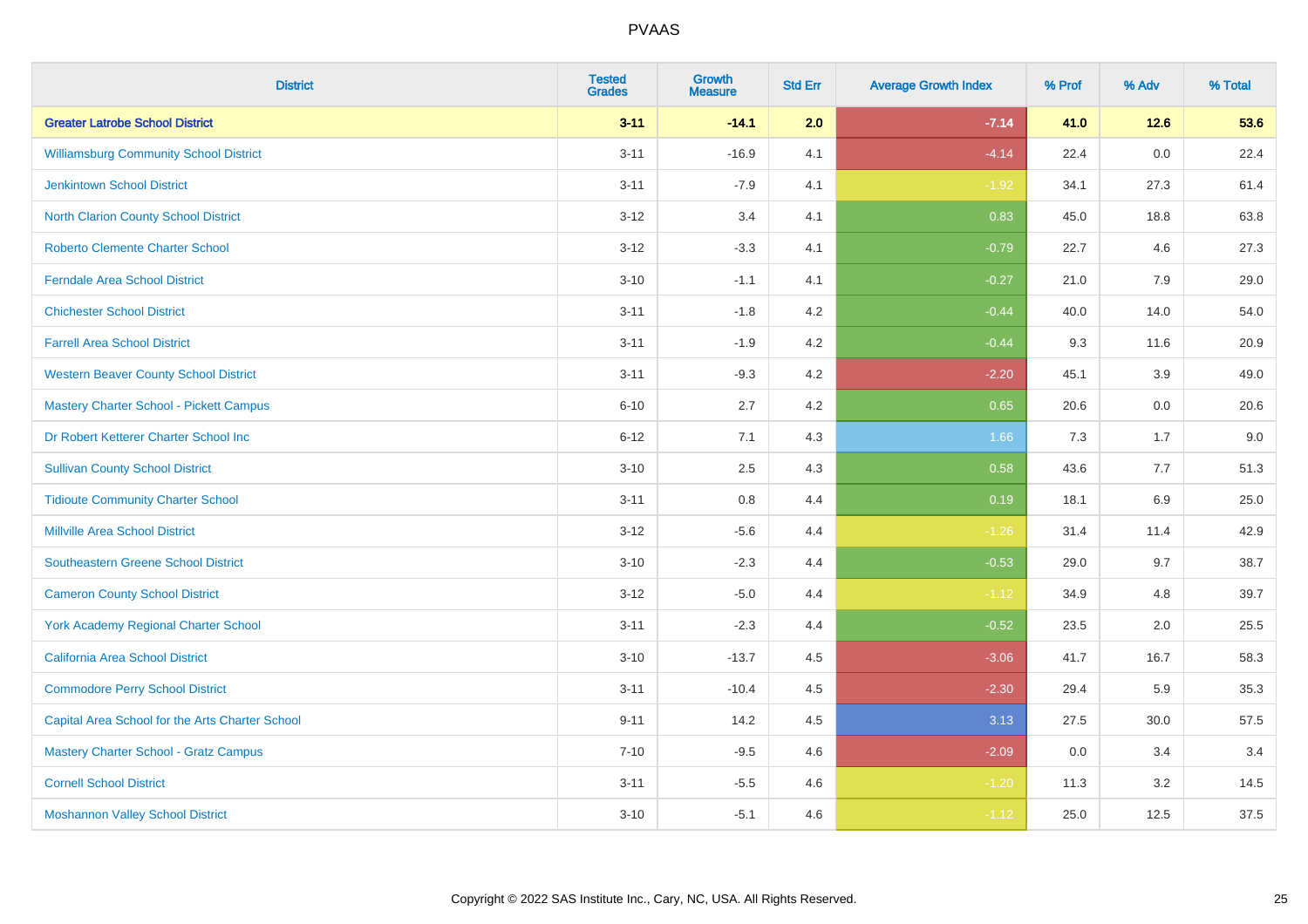| <b>District</b>                                 | <b>Tested</b><br><b>Grades</b> | Growth<br><b>Measure</b> | <b>Std Err</b> | <b>Average Growth Index</b> | % Prof | % Adv   | % Total |
|-------------------------------------------------|--------------------------------|--------------------------|----------------|-----------------------------|--------|---------|---------|
| <b>Greater Latrobe School District</b>          | $3 - 11$                       | $-14.1$                  | 2.0            | $-7.14$                     | 41.0   | $12.6$  | 53.6    |
| <b>Northern Potter School District</b>          | $3 - 12$                       | 6.8                      | 4.6            | 1.48                        | 30.6   | 11.1    | 41.7    |
| <b>Avella Area School District</b>              | $3 - 12$                       | 1.6                      | 4.7            | 0.34                        | 34.8   | 7.2     | 42.0    |
| <b>Hanover Area School District</b>             | $3 - 11$                       | $-14.7$                  | 4.7            | $-3.13$                     | 12.1   | $3.0\,$ | 15.2    |
| <b>Forbes Road School District</b>              | $3 - 11$                       | $-11.5$                  | 4.7            | $-2.43$                     | 23.1   | 10.3    | 33.3    |
| <b>Forest Area School District</b>              | $3 - 11$                       | $-1.8$                   | 4.7            | $-0.37$                     | 18.9   | 15.1    | 34.0    |
| <b>Evergreen Community Charter School</b>       | $6 - 11$                       | $-1.1$                   | 4.7            | $-0.23$                     | 34.6   | 26.9    | 61.5    |
| <b>Fannett-Metal School District</b>            | $3 - 11$                       | $-22.3$                  | 4.8            | $-4.65$                     | 16.4   | 6.6     | 23.0    |
| <b>Tulpehocken Area School District</b>         | $3 - 12$                       | 1.0                      | 4.9            | 0.20                        | 11.5   | 23.1    | 34.6    |
| <b>Clairton City School District</b>            | $3 - 11$                       | $-1.6$                   | 5.0            | $-0.32$                     | 3.8    | 0.5     | 4.4     |
| <b>Harmony Area School District</b>             | $3 - 10$                       | $-5.7$                   | 5.0            | $-1.13$                     | 33.3   | 0.0     | 33.3    |
| <b>Keystone Education Center Charter School</b> | $3-12$                         | $-6.5$                   | 5.1            | $-1.28$                     | 0.0    | 0.0     | 0.0     |
| <b>Upper Dauphin Area School District</b>       | $3 - 11$                       | 16.5                     | 5.1            | 3.26                        | 37.5   | 26.8    | 64.3    |
| <b>Oswayo Valley School District</b>            | $3 - 12$                       | 9.9                      | 5.1            | 1.93                        | 26.5   | 44.1    | 70.6    |
| <b>Claysburg-Kimmel School District</b>         | $3 - 11$                       | $-1.2$                   | 5.2            | $-0.22$                     | 5.0    | 0.0     | $5.0$   |
| <b>Galeton Area School District</b>             | $3 - 11$                       | 5.4                      | 5.4            | 1.01                        | 33.3   | 22.2    | 55.6    |
| <b>Valley Grove School District</b>             | $3 - 10$                       | $-4.0$                   | 5.5            | $-0.72$                     | 68.4   | 15.8    | 84.2    |
| <b>Shanksville-Stonycreek School District</b>   | $3 - 10$                       | $-8.6$                   | 5.5            | $-1.55$                     | 17.6   | 23.5    | 41.2    |
| People For People Charter School                | $3-12$                         | 6.4                      | 5.6            | 1.15                        | 2.4    | $0.0\,$ | 2.4     |
| <b>Monessen City School District</b>            | $3 - 10$                       | $-3.9$                   | 5.6            | $-0.69$                     | 21.0   | 10.5    | 31.6    |
| Urban Pathways 6-12 Charter School              | $6 - 11$                       | $-4.1$                   | 5.7            | $-0.72$                     | 0.0    | 0.0     | 0.0     |
| Mastery Charter School - Thomas Campus          | $3 - 10$                       | 7.9                      | 5.7            | 1.39                        | 12.5   | $0.0\,$ | 12.5    |
| <b>Keystone School District</b>                 | $3 - 11$                       | 7.8                      | 5.7            | 1.37                        | 35.0   | 45.0    | 80.0    |